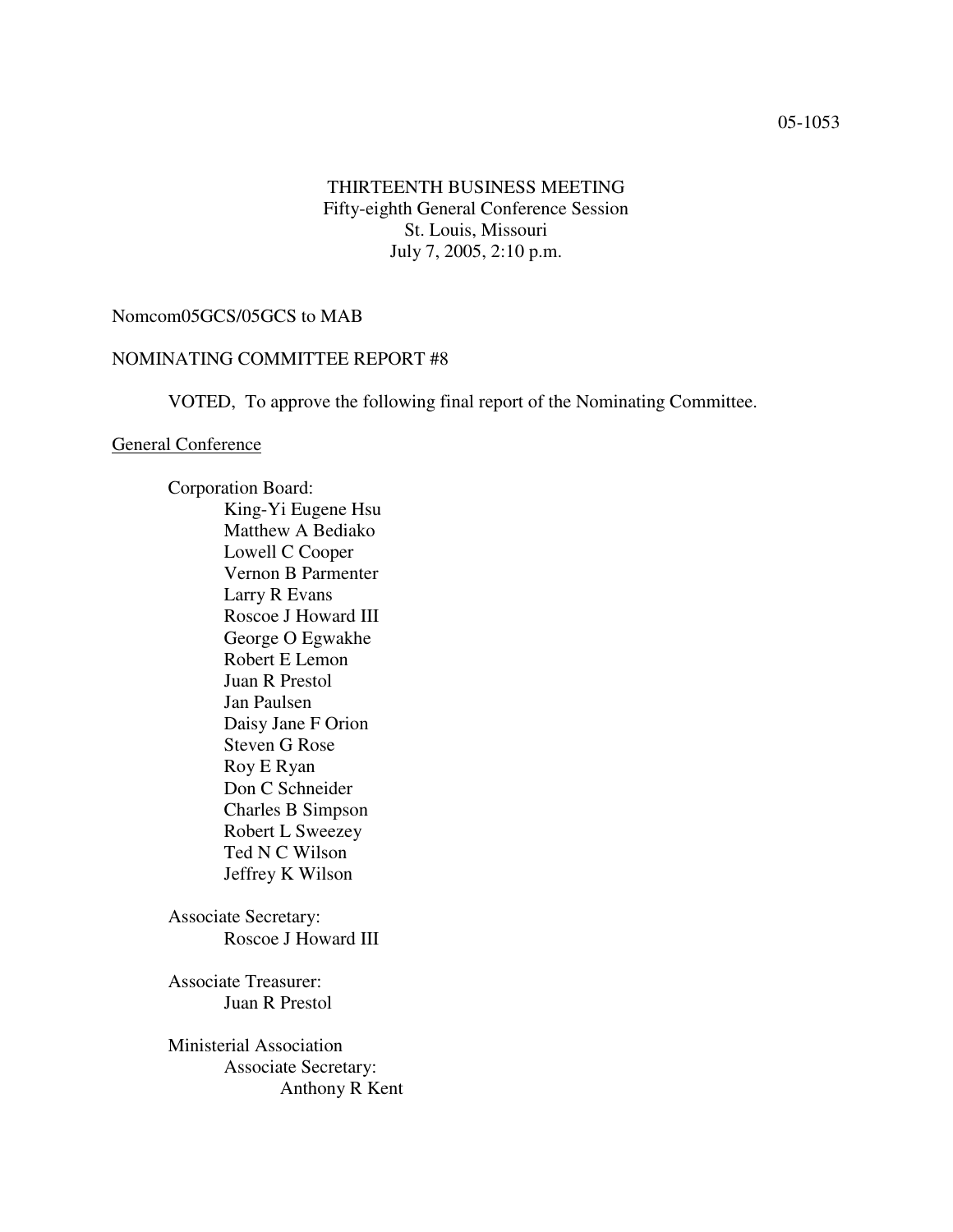05-1054 July 7, 2005, p.m. General Conference Session

> Sabbath School and Personal Ministries Department Director: Jonathan Kuntaraf Associate Director: Gary B Swanson

Stewardship Department Director: Erika F Puni Associate Director: Jean-Luc Lezeau

International Health Food Association Director: Joel Zukovski

#### General Conference Executive Committee

Frontline Workers from the Divisions: East-Central Africa Division: Jonathan Bizirema Daniel Lwambo Mukeya Patrick Mulindwa Inter-American Division: Esaie Auguste Jose Dorismar Juan Carlos Duran Nathan D'Lima Parkins North American Division: Dave Smith South American Division: Josias Cesar Almeida Leonor Bustinza de Carbo Walter Streithorst Alberto Timm Southern Africa-Indian Ocean Division: German Mandla Hlanze Norman Maphosa Bareng Moahi Emmanuel Mwale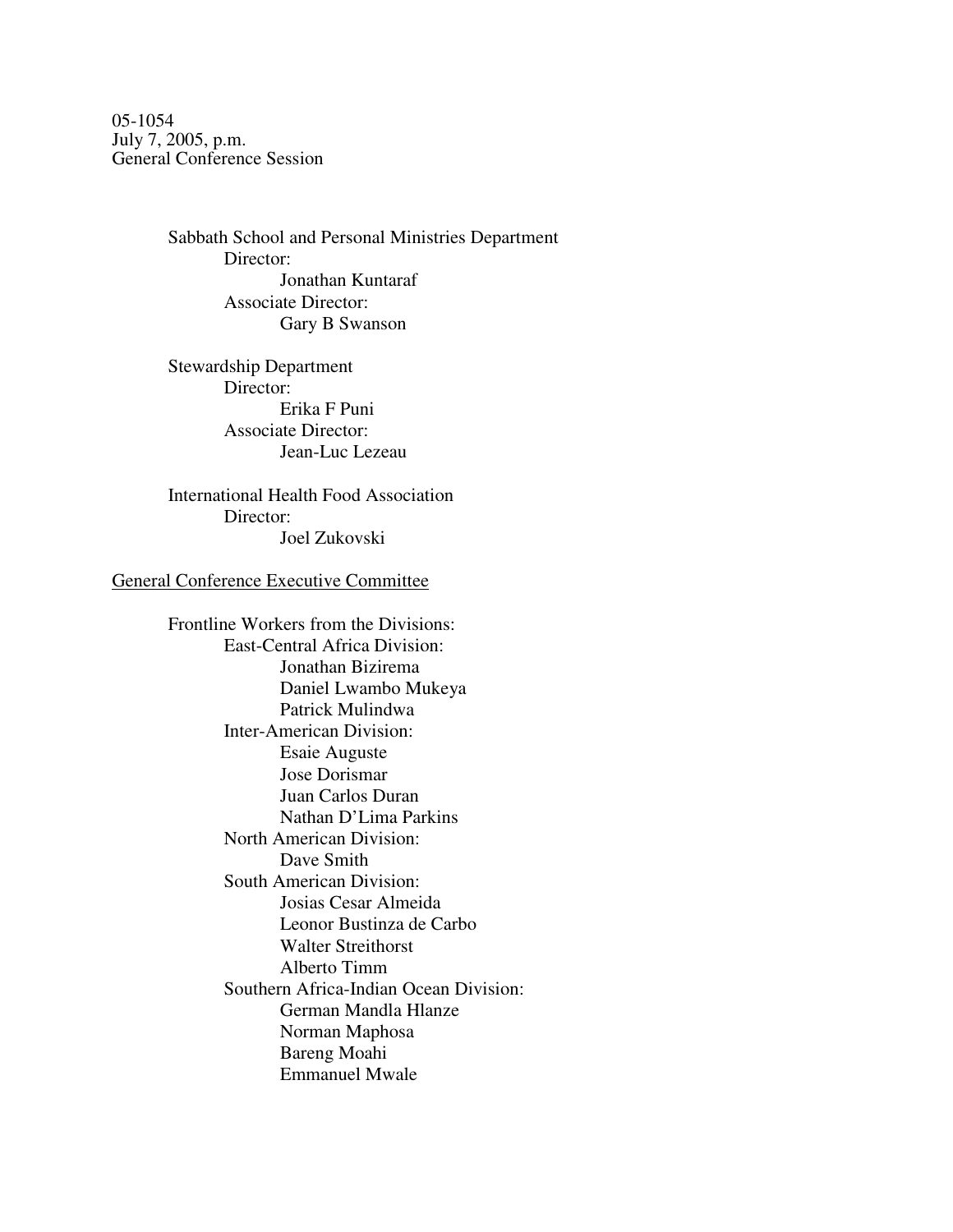05-1055 July 7, 2005, p.m. General Conference Session

Southern Asia Division: Danny Kujur Southern Asia-Pacific Division: Caroline Tobing Lay Persons from the Divisions: East-Central Africa Division: Jeannette Kahambu Matita Jeremiah Lima Lorna Grace Okotto Euro-Africa Division: Carmen Schulz Marius Sturz Euro-Asia Division: Ludmila Demerdji Olga Pervanchuk Vasili Rotaru Inter-American Division: Joan Clarke Rolando Giron Denis Soto North American Division: Shirley Chang Carl Chin Ruben Pechero Northern Asia-Pacific Division: Eiji Hosoi Sang Sook Nam Joseph Hin-Chung Wong South American Division: Milton Soldani Afonso Jorge Echezarraga Eunice Michiles South Pacific Division: Carolyn Catton Roger Marshall Mesake Senibulu Southern Africa-Indian Ocean Division: Lorna Cedras Edith Mkawa Jose Miudo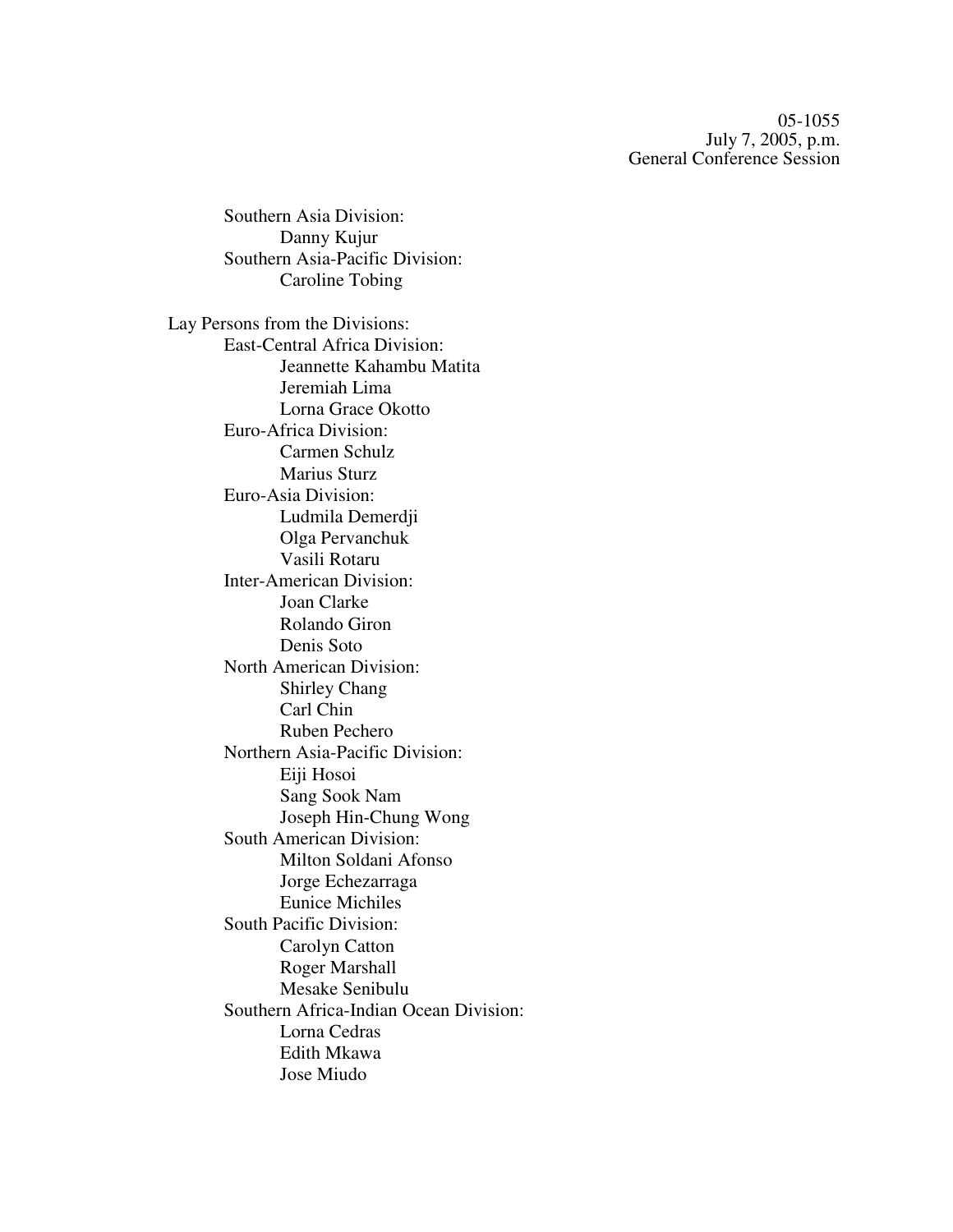05-1056 July 7, 2005, p.m. General Conference Session

> Southern Asia Division: M D Billoria Michael Pedrin Rita Salve Southern Asia-Pacific Division: Charles Ligan Catharina Sientje Nangoy Alex Rajakumar Trans-European Division: Nevenka Cop Nina Myrdal Frensly Pannefleck West-Central Africa Division: Emmanuel Noudoda Kokou Veronique Moampea Mbio Jael Yohanna Pastors from the Divisions: East-Central Africa Division: Tatipanga San-me Euro-Africa Division: Ivan Mirtehev Euro-Asia Division: Andrei Ten Inter-American Division: Jaime Patricio Joseph North American Division: Ralph Shelton Northern Asia-Pacific Division: Boo Kwon Chun South American Division: Andre Vieira South Pacific Division: David Gairo Southern Africa-Indian Ocean Division: Pedro Donca Tatamelane Southern Asia Division: Paka Jesurathnam Southern Asia-Pacific Division: Orlando Deocades Trans-European Division: Ian Sleeman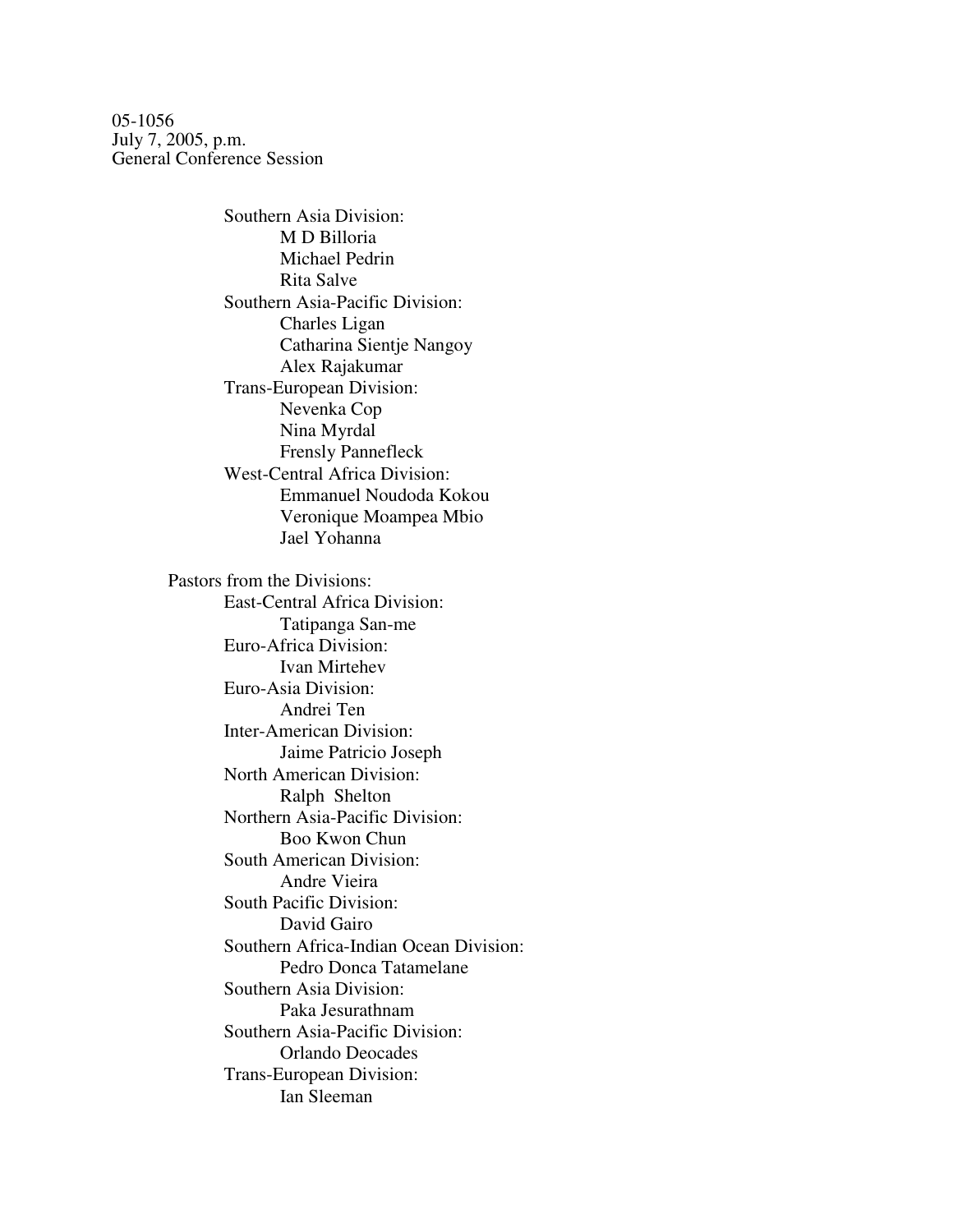05-1057 July 7, 2005, p.m. General Conference Session

# West-Central Africa Division: Richard Ntriakwah Asiedu

05GCS to MAB

#### EXPRESSION OF APPRECIATION

VOTED, To express sincere appreciation to the Nominating Committee for the tremendous job they did.

#### 04SM/ADCOM/GCDO04AC/04AC/146-04GS/ADCOM/GCC(St. Louis)/05GCS to JP

#### 106-05GS GROWING IN CHRIST-ADDITION TO THE STATEMENT OF FUNDAMENTAL BELIEFS

VOTED, To approve the following addition to the Statement of Fundamental Beliefs:

#### Growing in Christ

By His death on the cross Jesus triumphed over the forces of evil. He who subjugated the demonic spirits during His earthly ministry has broken their power and made certain their ultimate doom. Jesus' victory gives us victory over the evil forces that still seek to control us, as we walk with Him in peace, joy, and assurance of His love. Now the Holy Spirit dwells within us and empowers us. Continually committed to Jesus as our Saviour and Lord, we are set free from the burden of our past deeds. No longer do we live in the darkness, fear of evil powers, ignorance, and meaninglessness of our former way of life. In this new freedom in Jesus, we are called to grow into the likeness of His character, communing with Him daily in prayer, feeding on His Word, meditating on it and on His providence, singing His praises, gathering together for worship, and participating in the mission of the Church. As we give ourselves in loving service to those around us and in witnessing to His salvation, His constant presence with us through the Spirit transforms every moment and every task into a spiritual experience. (Ps 1:1, 2; 23:4; 77:11, 12; Col 1:13, 14; 2:6, 14, 15; Luke 10:17-20; Eph 5:19, 20; 6:12-18; 1 Thess 5:23; 2 Peter 2:9; 3:18; 2 Cor. 3:17, 18; Phil 3:7-14; 1 Thess 5:16-18; Matt 20:25-28; John 20:21; Gal 5:22-25; Rom 8:38, 39; 1 John 4:4; Heb 10:25.)

(This fundamental belief should be numbered as #11 [after #10, The Experience of Salvation and before #11, The Church].)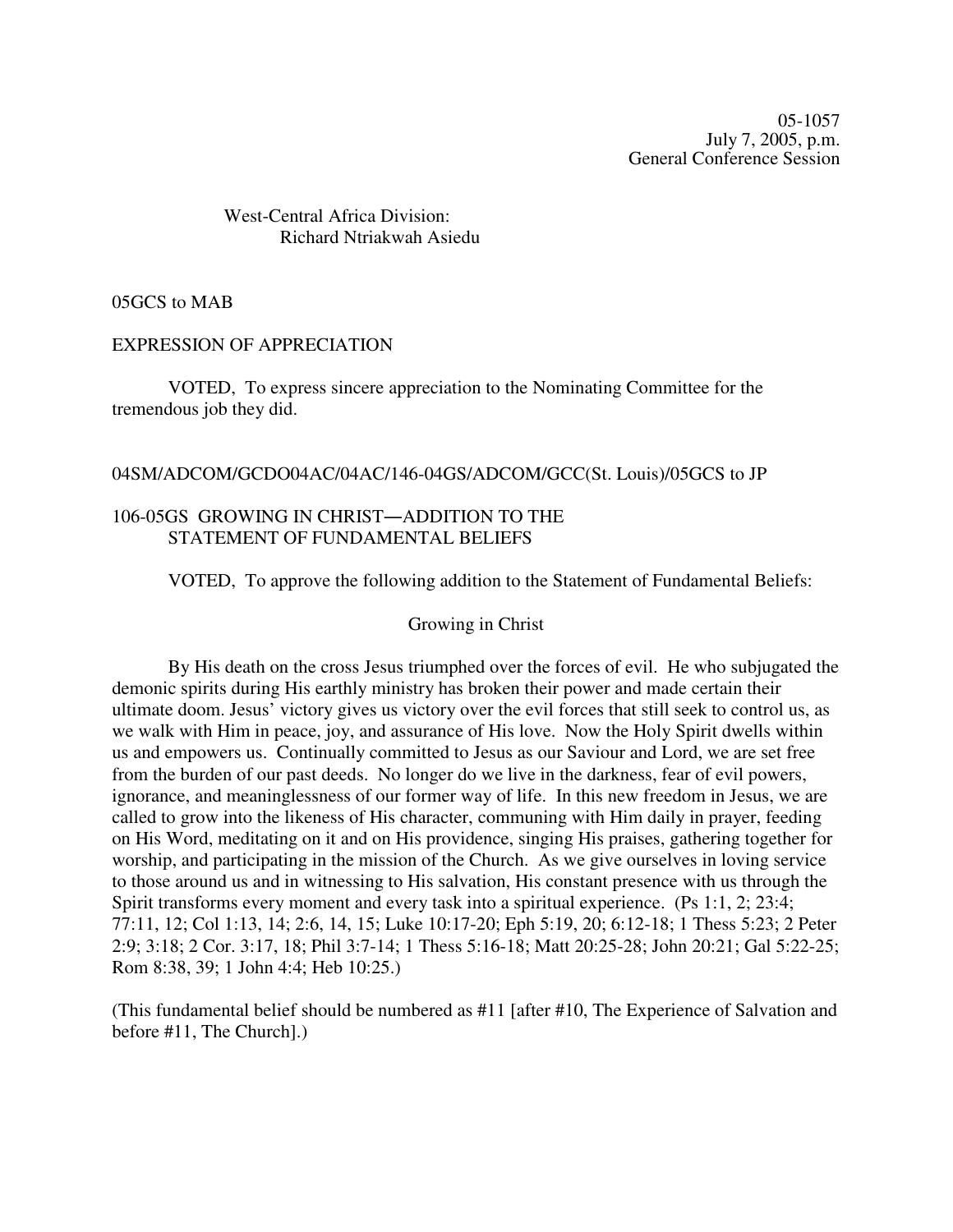05-1058 July 7, 2005, p.m. General Conference Session

### Con&By/ADCOM/GCDO05GCS/GCC(St. Louis)/05GCS to LRE

# 224-05GSa DISSOLUTION - GENERAL CONFERENCE CONSTITUTION AND BYLAWS DELETION

VOTED, To delete the General Conference Constitution and Bylaws, Bylaws, Article XXII—Dissolution, which reads as follows:

# ARTICLE XXII—DISSOLUTION

In the event of the dissolution of the General Conference Corporation, any funds remaining after all claims have been satisfied shall be transferred to any tax-exempt religious organization recommended by not less than a two-thirds majority of the Executive Committee and approved by a resolution of not less than three-fourths of the members of the Board of Trustees of the General Conference Corporation of Seventh-day Adventists. The dissolution process shall be in harmony with the procedural requirements of all federal and state laws applicable to unincorporated religious associations or religious corporations.

### Con&By/ADCOM/GCDO05GCS/GCC(St. Louis)/05GCS to LRE

# 224-05GSb DISSOLUTION - GENERAL CONFERENCE CONSTITUTION AND BYLAWS ADDITION

VOTED, To add a new Article to the Constitution and Bylaws, Constitution, Article XIII—Dissolution, to read as follows:

# ARTICLE XIII—DISSOLUTION

In the event of the dissolution of the General Conference, any funds or assets remaining after all claims have been satisfied shall be transferred to a Seventh-day Adventist tax-exempt religious entity recommended by the General Conference Executive Committee. The dissolution process shall be in harmony with the requirements of all applicable federal and state laws.

Con&By/ADCOM/GCDO05GCS/GCC(St. Louis)/05GCS to LRE

# 224-05GSc AMENDMENTS - GENERAL CONFERENCE CONSTITUTION AND BYLAWS AMENDMENT

VOTED, To amend the General Conference Constitution and Bylaws, Constitution, Article XIII—Amendments, to read as follows: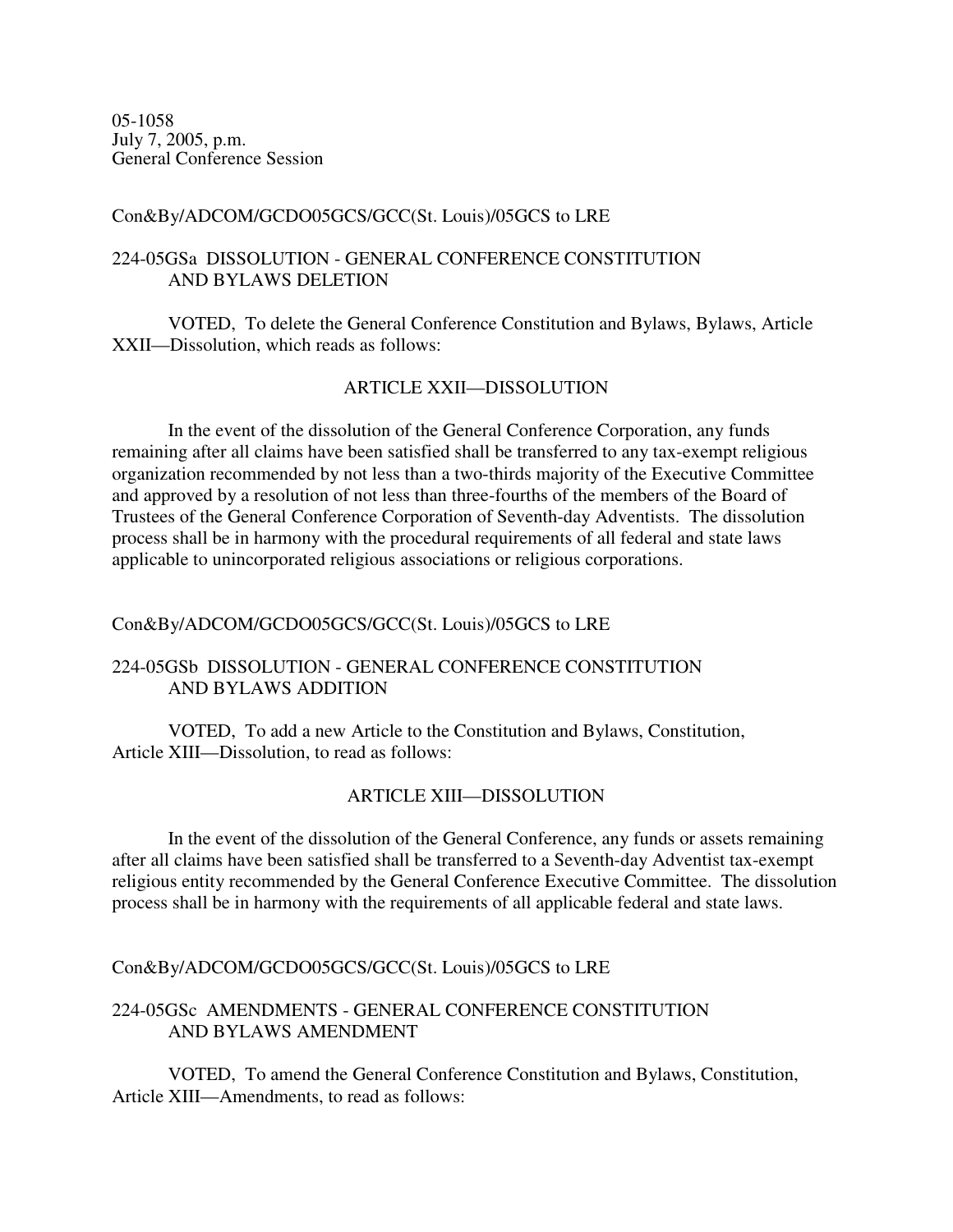05-1059 July 7, 2005, p.m. General Conference Session

#### ARTICLE XIII—AMENDMENTS ARTICLE XIV—AMENDMENTS

This Constitution or its Bylaws may be amended by a two-thirds vote of the delegates present and voting at any session provided that, if it is proposed to amend the Constitution at a special session of the General Conference, notice of such purpose shall be given in the call for that special session.

# TRE/Con&By/ADCOM/SecC/GCDO04AC/04AC/605-04GS/Con&By/ADCOM/05SM/05GCS to LRE

### 207-05GS FUNDS - CONSTITUTION AND BYLAWS AMENDMENT

VOTED, To amend General Conference Constitution and Bylaws, Bylaws, Article XVII—Funds, to read as follows:

### ARTICLE XVII—FUNDS

Sec. 1. The funds of the General Conference shall be as follows:

a. A tithe percentage of the tithe receipts of the union conferences and union missions, unions of churches, and of the local conferences and missions not included in union conferences and union missions. of the local conference/mission/field shall be forwarded through the union and division in accordance with the General Conference *Working Policy*.

b. A percentage of the tithe receipts of the union of churches shall be forwarded to the division in accordance with the General Conference *Working Policy*.

b. c. Regular mission offerings.

c. d. Special gifts and proceeds gifts. Proceeds from the maturities of planned giving. giving designated for the General Conference.

d. A percentage of the tithe of the local conferences and missions of attached unions as determined by the General Conference Executive Committee or, in the case of North America, the General Conference Executive Committee meeting with the conference presidents.

e. Appropriations from publishing houses, health care institutions, and other institutions that are under the control of the General Conference which, because of the character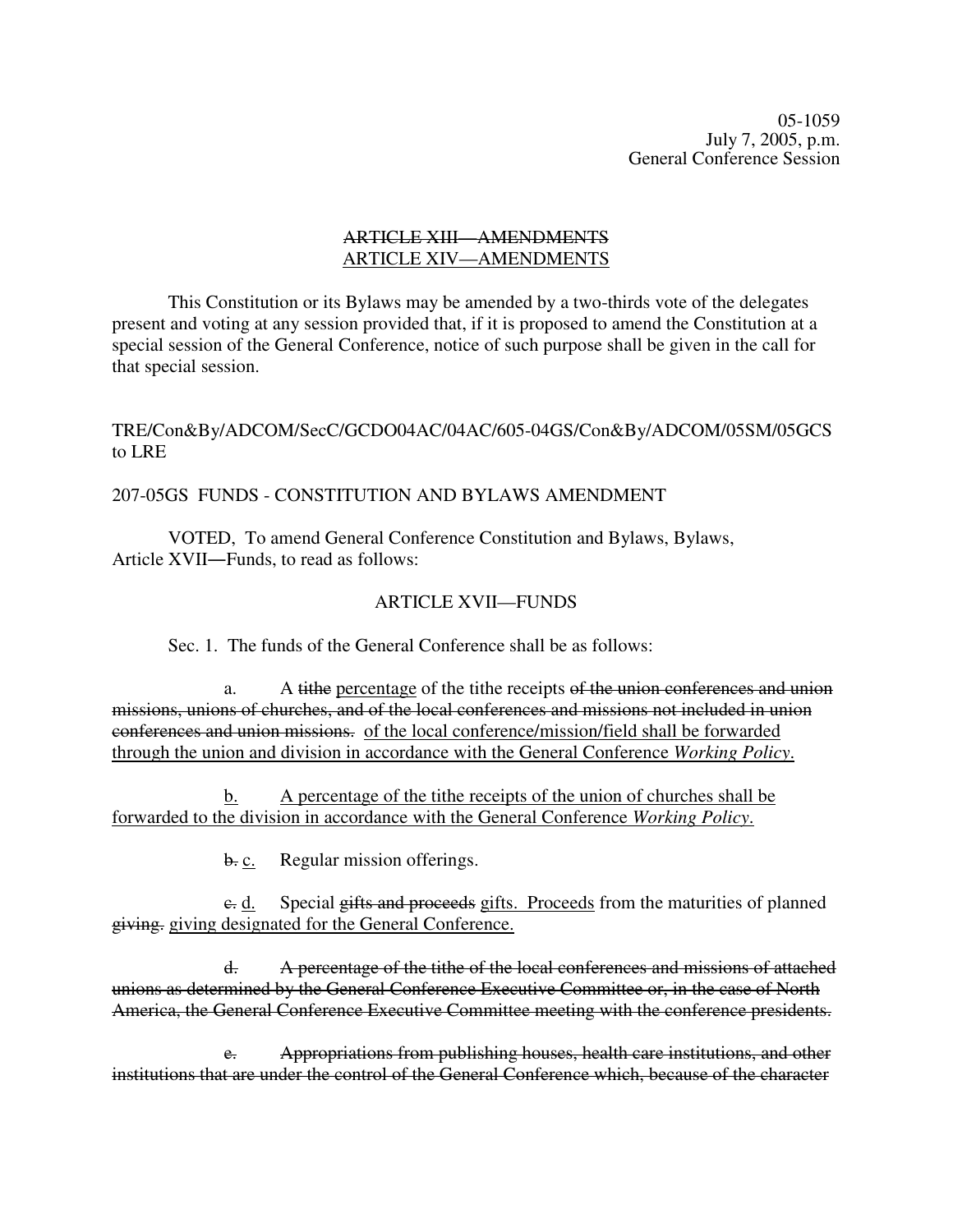05-1060 July 7, 2005, p.m. General Conference Session

of their work, have more than local influence and responsibility, as may be arranged by joint counsel of the Executive Committee and the board of management of each institution.

ChManSub/422-02G/ChMan/420-03GS/ADCOM/04AC/420-04GS/05GCS to AM

#### 426-05GS COURTSHIP AND MARRIAGE - *CHURCH MANUAL* AMENDMENT

VOTED, To amend the *Church Manual*, Chapter 13, Standards of Christian Living, pages 172 and 173, Courtship and Marriage, to read as follows:

#### Courtship and Marriage

Courtship is recognized - No change

Marriage is the foundation - No change

The failure to follow these principles - No change

"The family tie is the closest - No change

Worship of God - No change

"'Can two walk together - No change

The Spirit of Prophecy consistently - No change

The church recognizes that it is the prerogative of the individual to make the final decision relative to the choice of a marriage partner. However, it is the hope of the church that, if the member chooses a marriage partner who is not a member of the church, the couple will realize and appreciate that the Seventh-day Adventist pastor, minister, who has covenanted to uphold the principles outlined above, should not be expected to perform such a marriage. If an individual does enter into such a marriage, the church is to demonstrate love and concern with the purpose of encouraging the couple toward complete unity in Christ. (For further information on the subject of marriage, see Chapter 15, Marriage, Divorce, and Remarriage.)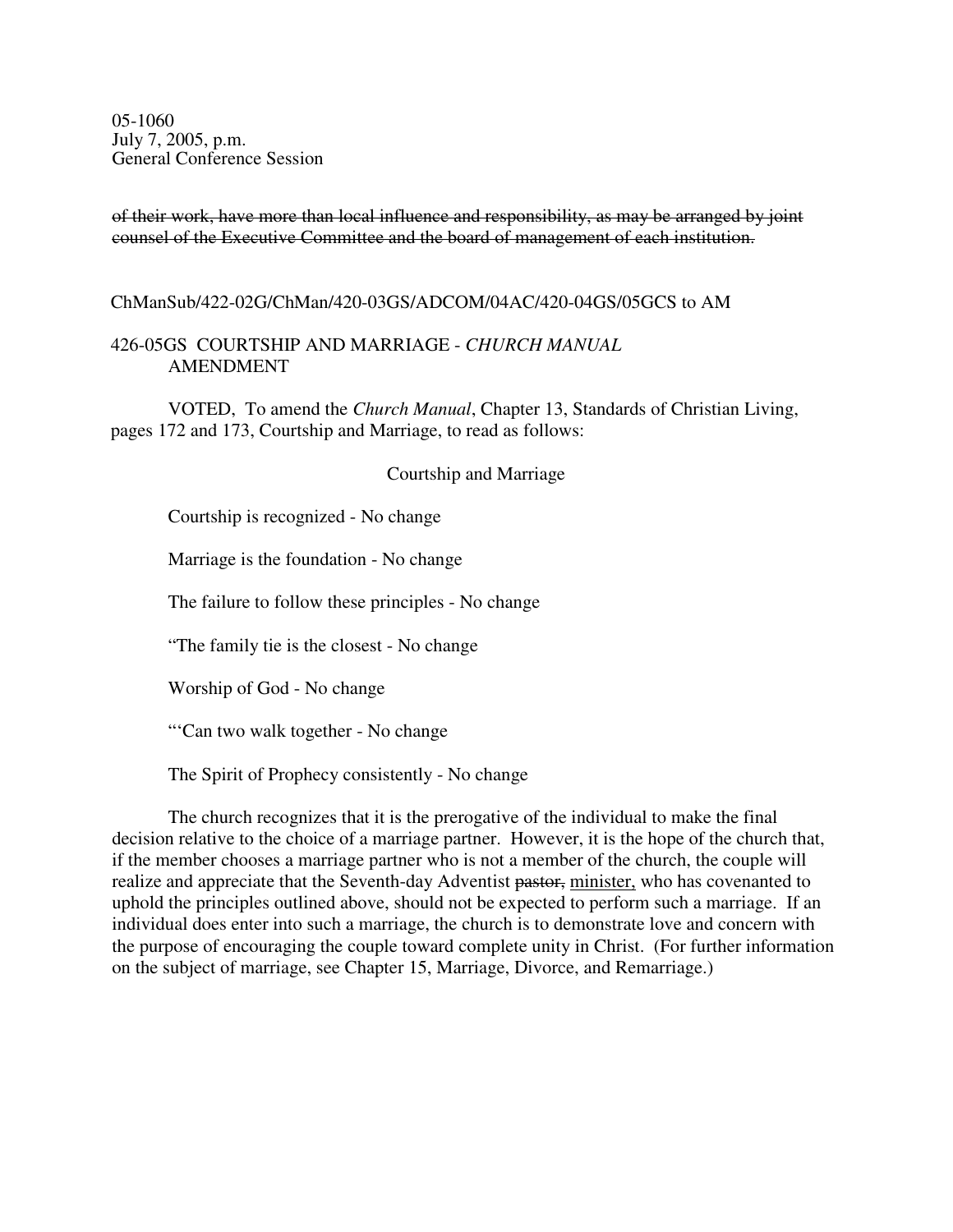05-1061 July 7, 2005, p.m. General Conference Session

#### SPD/ChManSub/ChMan/GCDO04AC/04AC/454-04GS/05GCS to AM

### 401-05GS BAPTISMAL VOWS AND BAPTISM - *CHURCH MANUAL* AMENDMENT

VOTED, To amend the *Church Manual*, Chapter 6, Church Membership, page 32 and 33, Baptismal Vow and Baptism, to read as follows

### Baptismal Vow and Baptism

Baptismal Vow—Candidates for baptism or those being received into fellowship by profession of faith shall affirm their acceptance of the doctrinal beliefs of the Seventh-day Adventist Church in the presence of the church or other properly appointed body. (See p. 31.) The minister or elder should address the following questions to the candidate(s), whose reply may be by verbal assent or by raising the hand.

### Vow

1. Do you believe there is one God: Father, Son, and Holy Spirit, a unity of three coeternal Persons?

2. Do you accept the death of Jesus Christ on Calvary as the atoning sacrifice for your sins and believe that by God's grace through faith in His shed blood you are saved from sin and its penalty?

3. Do you accept Jesus Christ as your Lord and personal Savior believing that God, in Christ, has forgiven your sins and given you a new heart, and do you renounce the sinful ways of the world?

4. Do you accept by faith the righteousness of Christ, your Intercessor in the heavenly sanctuary, and accept His promise of transforming grace and power to live a loving, Christ-centered life in your home and before the world?

5. Do you believe that the Bible is God's inspired Word, the only rule of faith and practice for the Christian? Do you covenant to spend time regularly in prayer and Bible study?

6. Do you accept the Ten Commandments as a transcript of the character of God and a revelation of His will? Is it your purpose by the power of the indwelling Christ to keep this law, including the fourth commandment, which requires the observance of the seventh day of the week as the Sabbath of the Lord and the memorial of Creation?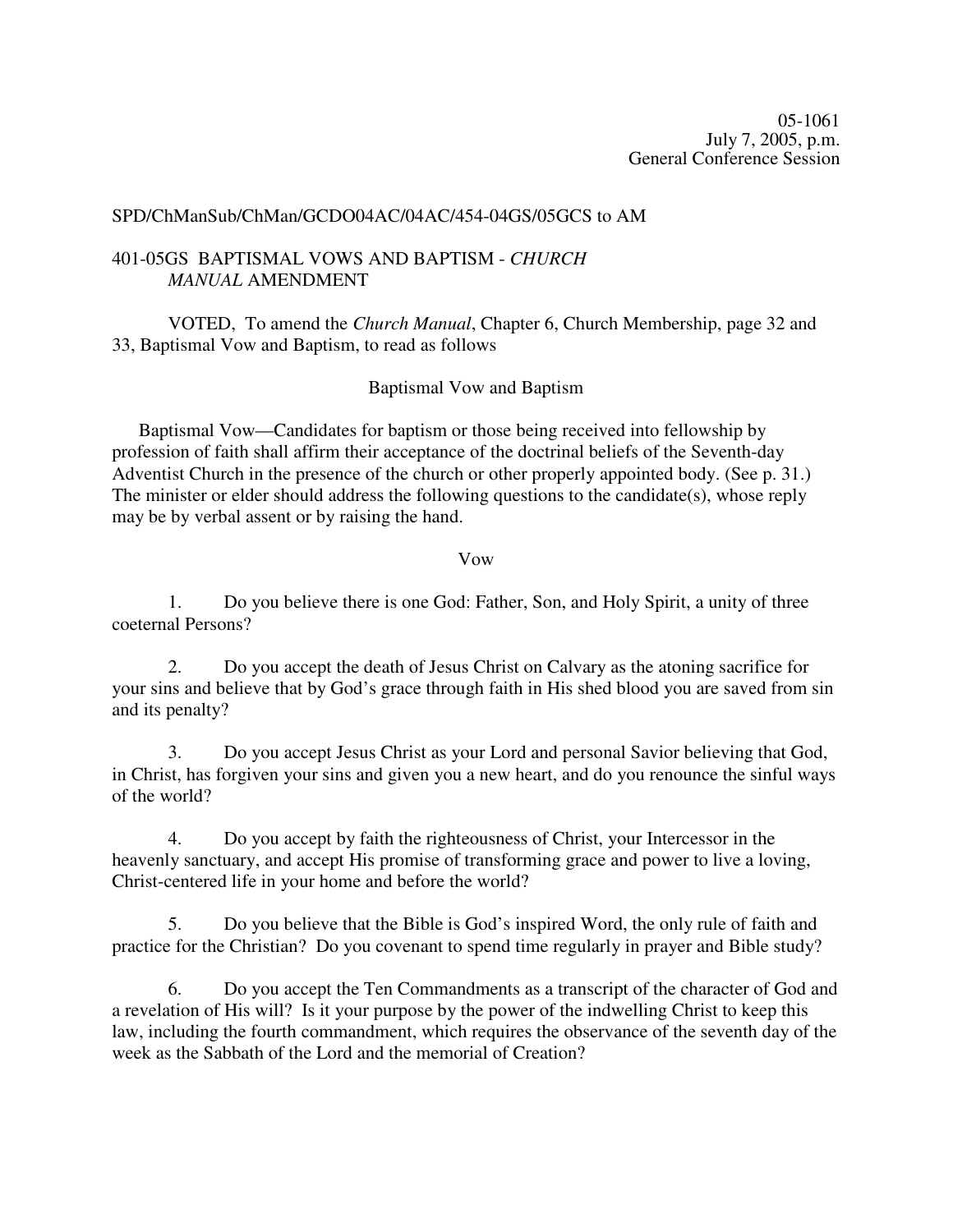7. Do you look forward to the soon coming of Jesus and the blessed hope when "this mortal shall . . . put on immortality"? As you prepare to meet the Lord, will you witness to His loving salvation by using your talents in personal soul-winning endeavor to help others to be ready for His glorious appearing?

8. Do you accept the biblical teaching of spiritual gifts and believe that the gift of prophecy is one of the identifying marks of the remnant church?

9. Do you believe in church organization? Is it your purpose to worship God and to support the church through your tithes and offerings and by your personal effort and influence?

10. Do you believe that your body is the temple of the Holy Spirit; and will you honor God by caring for it, avoiding the use of that which is harmful; abstaining from all unclean foods; from the use, manufacture, or sale of alcoholic beverages; the use, manufacture, or sale of tobacco in any of its forms for human consumption; and from the misuse of or trafficking in narcotics or other drugs?

11. Do you know and understand the fundamental Bible principles as taught by the Seventh-day Adventist Church? Do you purpose, by the grace of God, to fulfill His will by ordering your life in harmony with these principles?

12. Do you accept the New Testament teaching of baptism by immersion and desire to be so baptized as a public expression of faith in Christ and His forgiveness of your sins?

13. Do you accept and believe that the Seventh-day Adventist Church is the remnant church of Bible prophecy and that people of every nation, race, and language are invited and accepted into its fellowship? Do you desire to be a member of this local congregation of the world church?

# Vow (Alternative)

1. Do you accept Jesus Christ as your personal Savior and Lord, and do you desire to live your life in a saving relationship with Him?

2. Do you accept the teachings of the Bible as expressed in the Statement of Fundamental Beliefs of the Seventh-day Adventist Church and do you pledge by God's grace to live your life in harmony with these teachings?

3. Do you desire to be baptized as a public expression of your belief in Jesus Christ, to be accepted into the fellowship of the Seventh-day Adventist Church, and to support the Church and its mission as a faithful steward by your personal influence, tithes and offerings, and a life of service?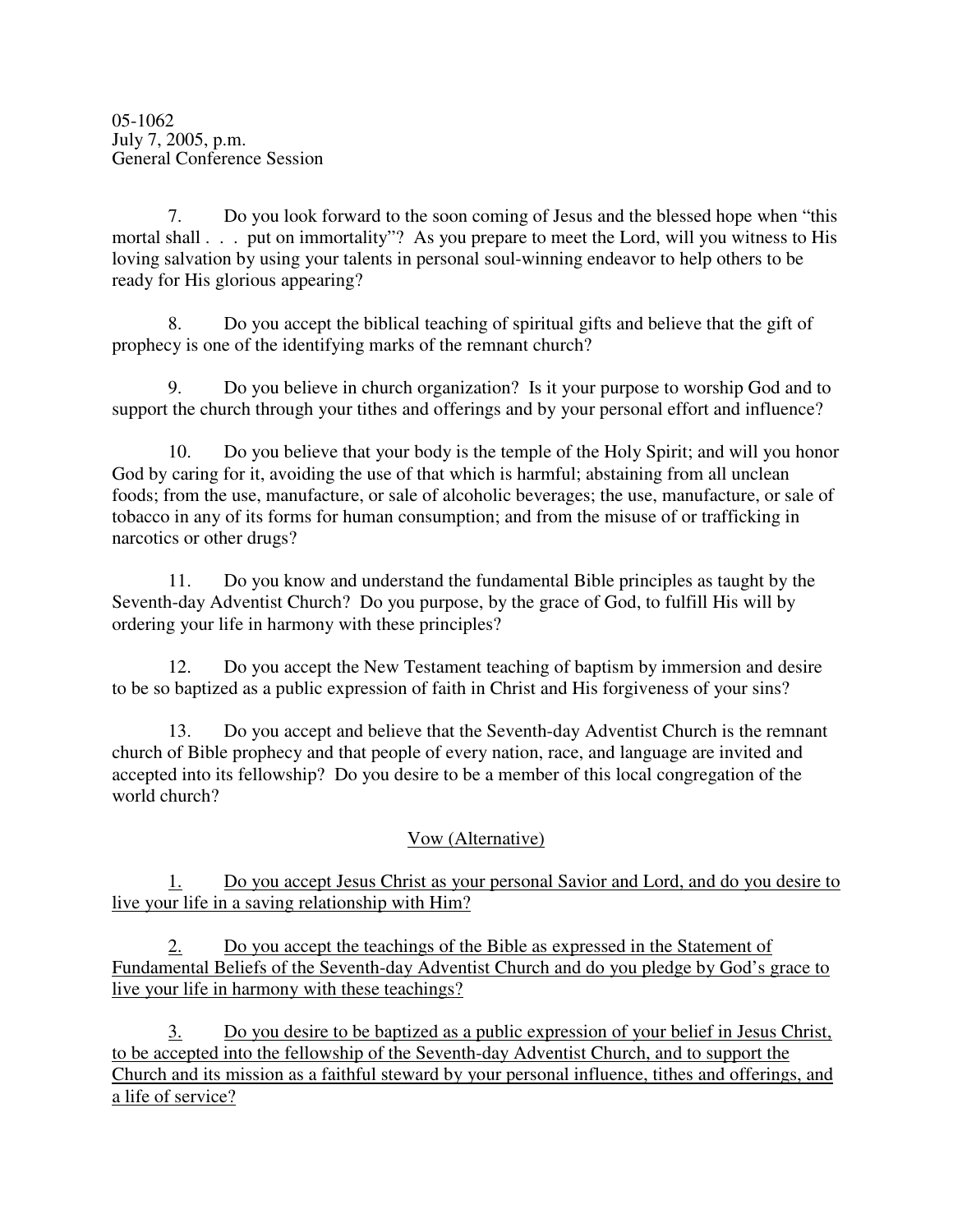05-1063 July 7, 2005, p.m. General Conference Session

#### IAD/SAD/ChManSub/ChMan/GCDO04AC/04AC/457-04G/05GCS to AM

### 402-05GS ALTERNATIVE METHOD FOR MEMBERSHIP TRANSFER (CHURCH MEMBERSHIP) - *CHURCH MANUAL* ADDITION

VOTED, To add a new section to the *Church Manual*, Alternative Method for Membership Transfer, to Chapter 6, Church Membership, following Clerk to Prepare Letter, on page 36, to read as follows:

Alternative Method for Membership Transfer—A division may approve alternative methods for transferring members from one church to another within the division but when members request transfers to a church in another division, the above "Method of Granting Letters of Transfer" must be followed.

# ChManSub/ChManSub/ChMan/ADCOM/412-02GS/03AC/402-03GS/402-04GS/05GCS to AM

### 404-05GS REBAPTISM - *CHURCH MANUAL* AMENDMENT

VOTED, To amend the *Church Manual*, Chapter 6, Church Membership, page 42, Rebaptism, to read as follows:

#### Rebaptism

Although the church does not insist on the rebaptism of those coming to us from other religious communions who have already been baptized by immersion and who have lived consistent Christian lives in harmony with the light they then had, it is recognized that rebaptism is desirable.

Rebaptism is specifically mentioned in only one biblical passage (Acts 19:1-7), where the apostle Paul endorsed it for a group of about 12 believers. Their previous baptism had been that of John, which was a baptism of repentance. In addition to repentance, Christian baptism is associated with a clear understanding of and personal commitment to the gospel and the teachings of Jesus and a reception of the Holy Spirit. With this increased understanding and commitment, it was acceptable for them to be rebaptized.

Of Converts From Other Religious Communions—"This is a subject which each individual must conscientiously take his position upon in the fear of God. This subject should be carefully presented in the spirit of tenderness and love. Then the duty of urging belongs to no one but God; give God a chance to work with His Holy Spirit upon the minds, so that the individual will be perfectly convinced and satisfied in regard to this advanced step. A spirit of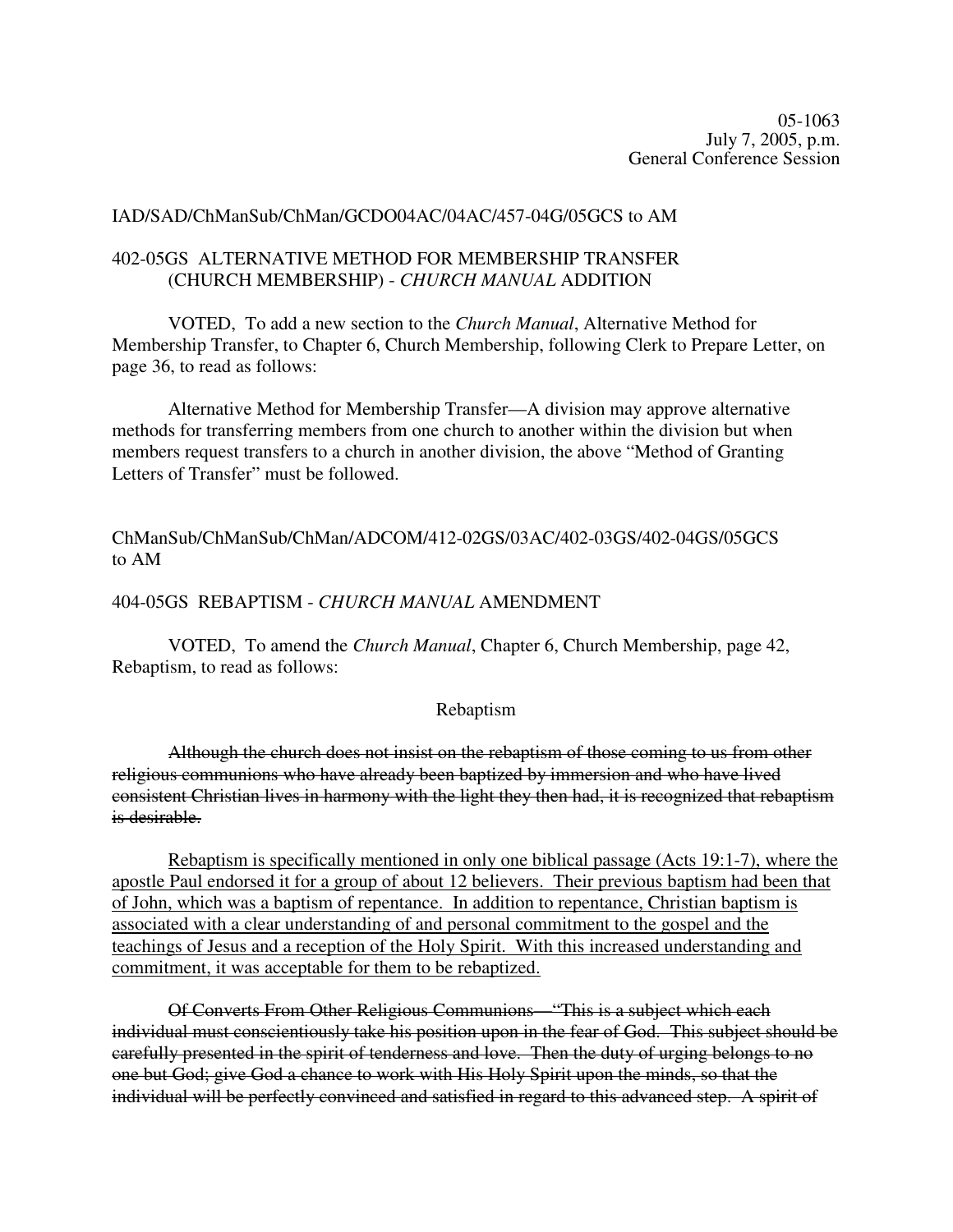05-1064 July 7, 2005, p.m. General Conference Session

controversy and contention should never be allowed to come in and prevail on this subject. Do not take the Lord's work out of His hands into your own hands. Those who have conscientiously taken their position upon the commandments of God, will, if rightly dealt with, accept all essential truth. But it needs wisdom to deal with human minds. Some will be longer in seeing and understanding some kindred truths than others, especially will this be the case in regard to the subject of rebaptism, but there is a divine hand that is leading them—a divine spirit impressing their hearts, and they will know what they ought to do and do it."—*Evangelism*, pp. 373, 374.

Individuals From Other Christian Communions—On biblical grounds, individuals from other Christian communions who have embraced the Seventh-day Adventist message and who have previously been baptized by immersion, may request rebaptism. The following examples suggest that rebaptism may not be required. Evidently the instance of Acts 19 was a special one, for Apollos is reported to have received John's baptism (Acts 18:25), and there is no record that he was rebaptized. Apparently some of the apostles themselves received John's baptism (John 1:35-40), but there is no record of subsequent baptism.

On the basis of acceptance of significant new truths, Ellen G White supports rebaptism as the Spirit leads the new believer to request it. This follows the developmental pattern of Acts 19. Individuals who have previously experienced believer baptism should evaluate their new religious experience and determine whether rebaptism may be desirable. There is to be no urging. "This [rebaptism] is a subject which each individual must conscientiously take his position upon in the fear of God. This subject should be carefully presented in the spirit of tenderness and love. Then the duty of urging belongs to no one but God; give God a chance to work with His Holy Spirit upon the minds, so that the individual will be perfectly convinced and satisfied in regard to this advanced step."—*Evangelism*, p. 373.

Of Church Members and Former Seventh-day Adventists—When members have fallen away in apostasy and have lived in such a manner that the faith and principles of the church have been publicly violated, they should, in case of reconversion and application for church membership, enter the church as in the beginning, by baptism. (See pp. 189, 197.)

Apostasy and Rebaptism—Although apostasy clearly existed in the apostolic church (e.g. Heb. 6:4-6), Scripture does not address the question of rebaptism. Ellen G White supports rebaptism when members have fallen away in apostasy and have lived in such a manner that the faith and principles of the church have been publicly violated. Then they should, in case of reconversion and application for church membership, enter the church as in the beginning, by baptism. (See *Evangelism*, pp 189, 197.)

"The Lord calls for a decided reformation. And when a soul is truly reconverted, let him be rebaptized. Let him renew his covenant with God, and God will renew His covenant with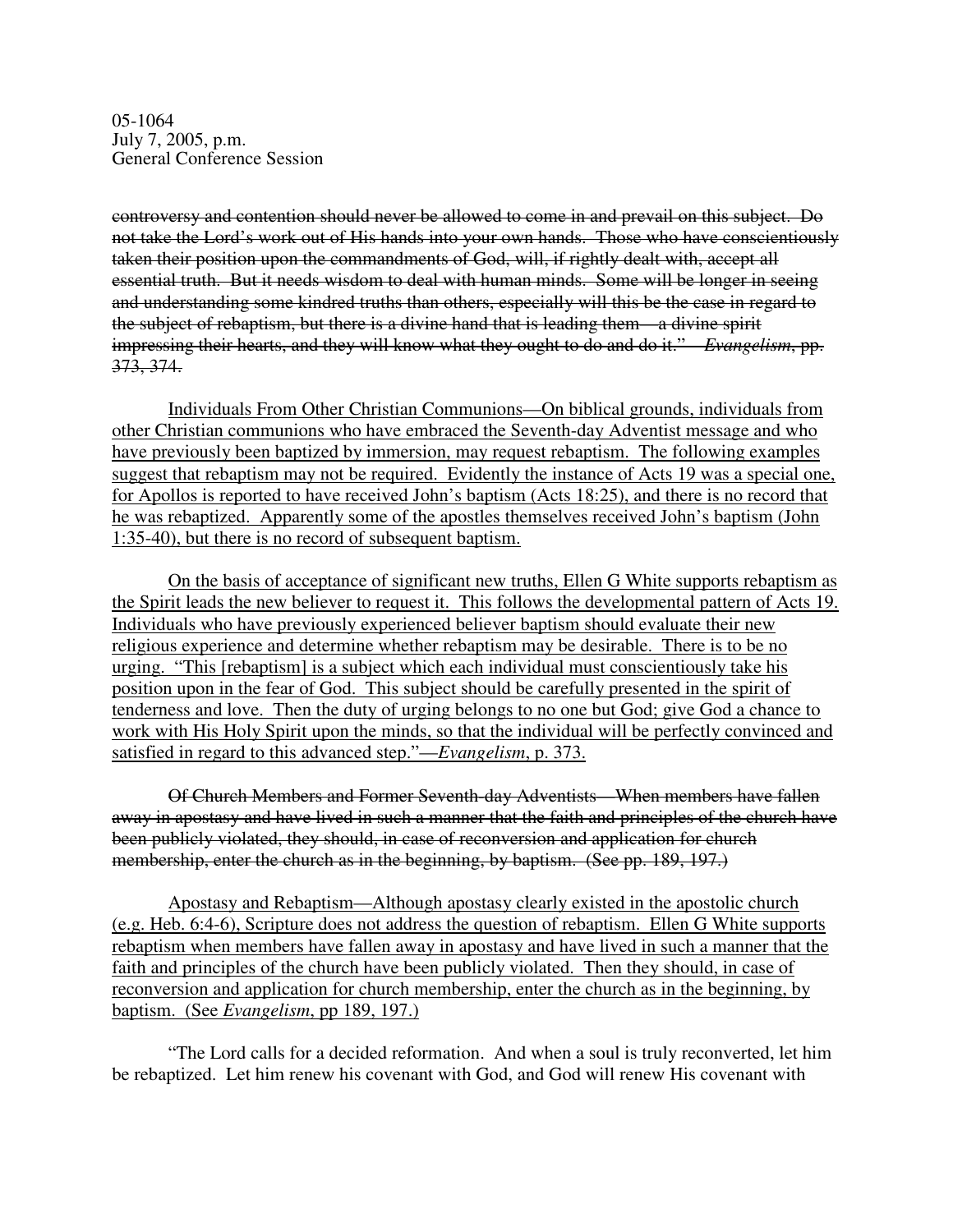him."—*Evangelism*, p. 375. Clearly what is referred to here is not a recurring spiritual revival in a believer's experience, but a radical change in life.

If members who have moved away from their home church, have grown cold or indifferent and have even given up the faith, but still retain their names on their home church books but then regain their Christian experience and desire to be rebaptized, the pastor or elder of the church with which they now associate should, before baptizing them communicate with the church where their membership is held, notifying it of the revived spiritual standing of the member in question, and make the necessary adjustments in the matter of membership. To avoid any confusion, such a person should not be taken into the membership of the receiving church without this step being taken.

Inappropriate Rebaptism—On the basis of biblical teaching and the guidance of Ellen G White, rebaptism should occur only in special circumstances and should be relatively rare. To administer it repeatedly, or on an emotional basis, lessens the meaning of baptism and represents a misunderstanding of the gravity and significance which Scripture assigns to it. A church member whose spiritual experience has become cold needs a spirit of repentance which leads to revival and reformation. This experience will be followed by participation in the ordinance of foot-washing and the Lord's Supper to signify renewed cleansing and fellowship in the Body of Christ. Therefore, rebaptism is not necessary.

Properly applied, baptism becomes the avenue of induction into the church. Baptism is fundamentally the pledge of entrance into Christ's saving covenant, intended to be permanent, and should be treated as a joyful and solemn welcome to the family of God.

ChManSub/ChMan/ADCOM/403-02GS/03AC/405-03GS/ChManSub/ChMan/GCDO04AC/ 04AC/405-04GS/05GCS to AM

407-05GS DUTIES OF DEACONS, THE - *CHURCH MANUAL* AMENDMENT

VOTED, To amend the *Church Manual*, Chapter 7, Church Officers and Their Duties, page 55, The Duties of Deacons, to read as follows:

The Duties of Deacons—The work of the deacons involves a wide range of practical services for the church including:

- 1. Assistance at Services and Meetings No change
- 2. Visitation of Members No change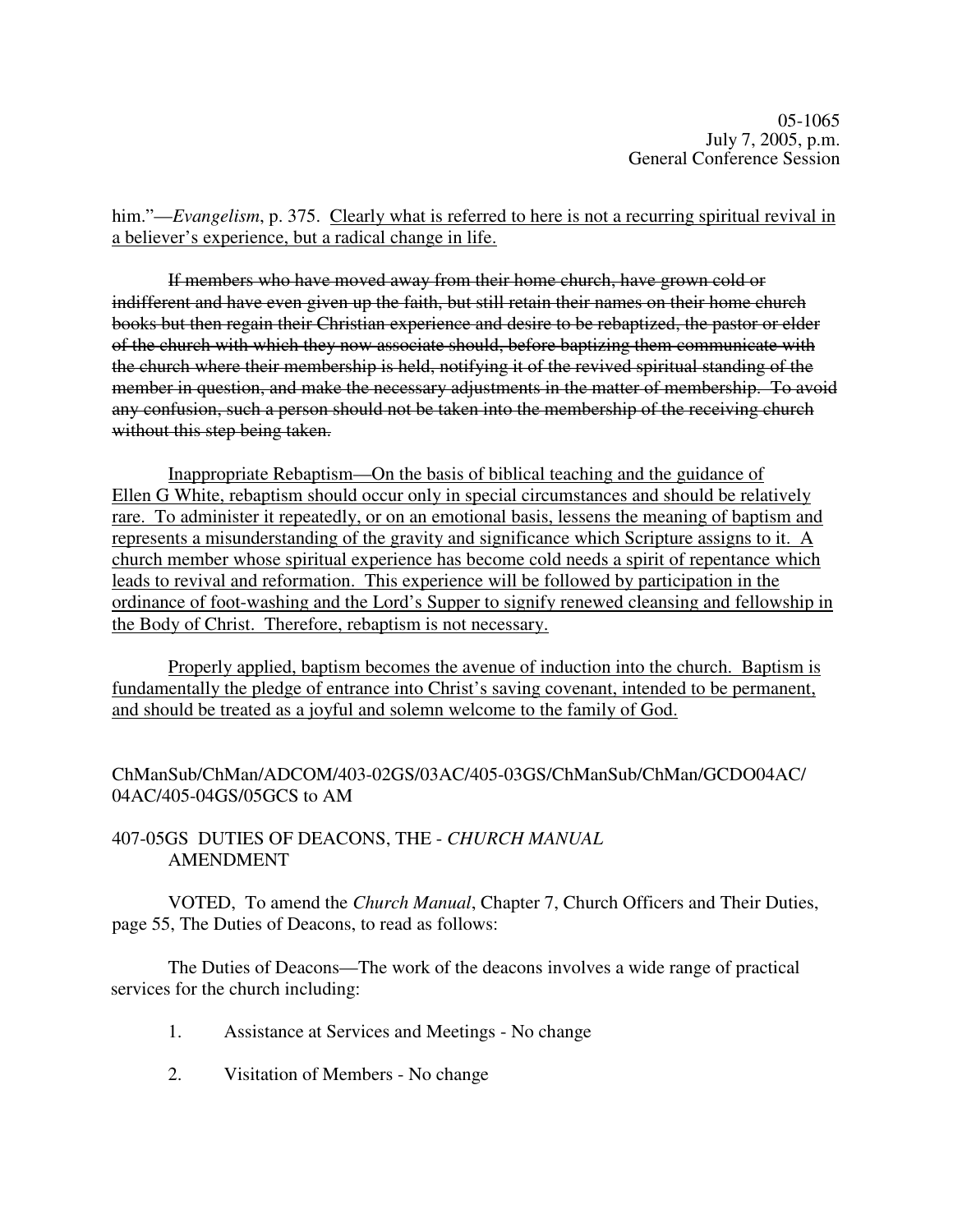05-1066 July 7, 2005, p.m. General Conference Session

# 3. Preparation for Baptismal Services - No change

4. Assistance at the Communion Service—At the celebration of the ordinance of foot-washing, the deacons or deaconesses provide everything that is needed for the service, such as: towels, basins, water (at a comfortable temperature as the occasion may require), buckets, et cetera. After the service they should see that the vessels and linen used are washed and returned to their proper place.

Following the Lord's Supper, great care should be exercised in disposing of any bread or wine left over after all have partaken of these emblems. Any remaining wine that was blessed wine remaining that was blessed, is to be respectfully poured out. Any remaining bread that was blessed of the bread remaining which was blessed should be burned. should be buried, burned, or respectfully disposed of in another appropriate manner but in no event returned to common usage.

- 5. The Care of the Sick and the Poor No change
- 6. Care and Maintenance of Church Property No change

# ChManSub/ChMan/ADCOM/404-02GS/03AC/408-03GS/ChManSub/ChMan/GCDO04AC/ 04AC/408-04GS/05GCS to AM

### 411-05GS CONDUCTING THE COMMUNION SERVICE - *CHURCH MANUAL* AMENDMENT

VOTED, To amend the *Church Manual*, Chapter 8, The Services and Meetings of the Church, page 76, Conducting the Communion Service, to read as follows:

Conducting the Communion Service—Length of Service - No change

Preliminaries—The introductory portion - No change

Foot-washing—Each church should - No change

Bread and Wine - No change

Celebration—The service may close with a musical feature or congregational singing followed by dismissal. However it closes, it should end on a high note. Communion should always be a solemn experience but never a somber one. Wrongs have been righted, sins have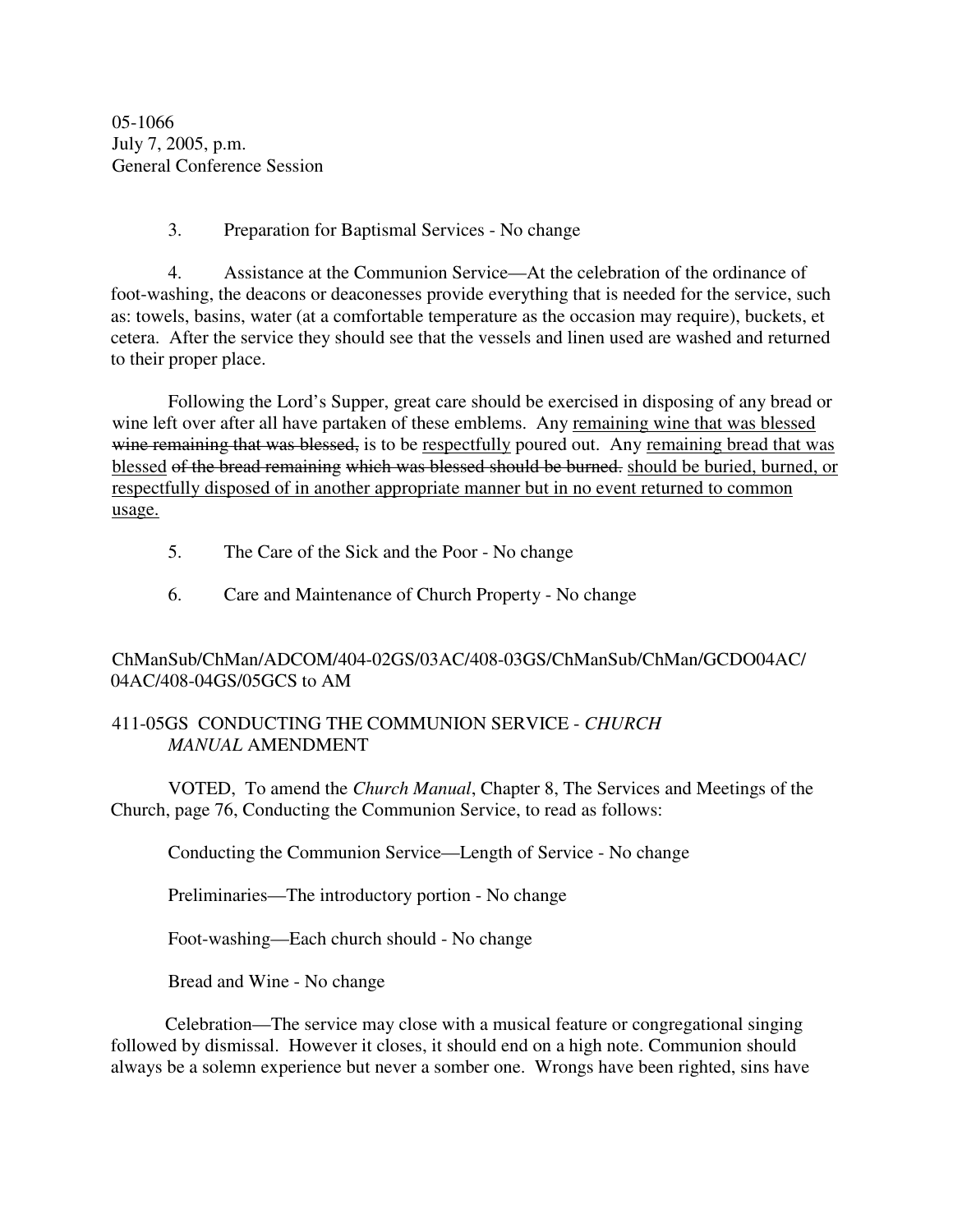05-1067 July 07, 2005, p.m. General Conference Session

been forgiven, and faith has been reaffirmed; it is a time for celebration. Let the music be bright and joyous.

An offering for the poor is often taken as the congregation leaves. After the service the deacons and deaconesses clear the table, collect glasses, and respectfully dispose of any bread or wine left over by burning or burying the bread and pouring out the wine on the ground. and burying, burning, or disposing of the bread in another appropriate manner but in no event returning it to common usage.

ChManSub/ChMan/ADCOM/407-02GS/03AC/406-03GS/406-04GS/05GCS to AM

# 408-05GS PLACE OF MUSIC IN WORSHIP - *CHURCH MANUAL* AMENDMENT

VOTED, To amend the *Church Manual*, Chapter 8, The Services and Meetings of the Church, page 71, Place of Music in Worship, Membership of Church Choirs, to read as follows:

Membership of Church Choirs—Sacred Providers of Church Music—Sacred music is an important part of public worship. The church needs to exercise care in the selecting of choir members and other musicians who will rightly represent the principles of the church. Choir members and other musicians occupy a conspicuous place in the services of the church. Their singing musical ability is only one of the qualifications they should have. They should It is preferable that they be members of the church, or the Sabbath School, or the Adventist Youth Society who, and in their personal appearance and manner of dress, conform to the standards of the church, setting dress set an example in modesty and decorum. People of uncertain consecration or questionable character, or those not appropriately dressed, should not be permitted to participate in the musical features of the services. Consecrated individuals with exemplary characters, appropriately attired, provide a positive influence when involved in the musical features of the services. Any plan concerning the wearing of choir robes is optional on the part of the church.

Churches may choose to have multiple choirs. The organization of children's choirs is to be encouraged as an effective means of spiritual nurture, bonding to the church family, and outreach.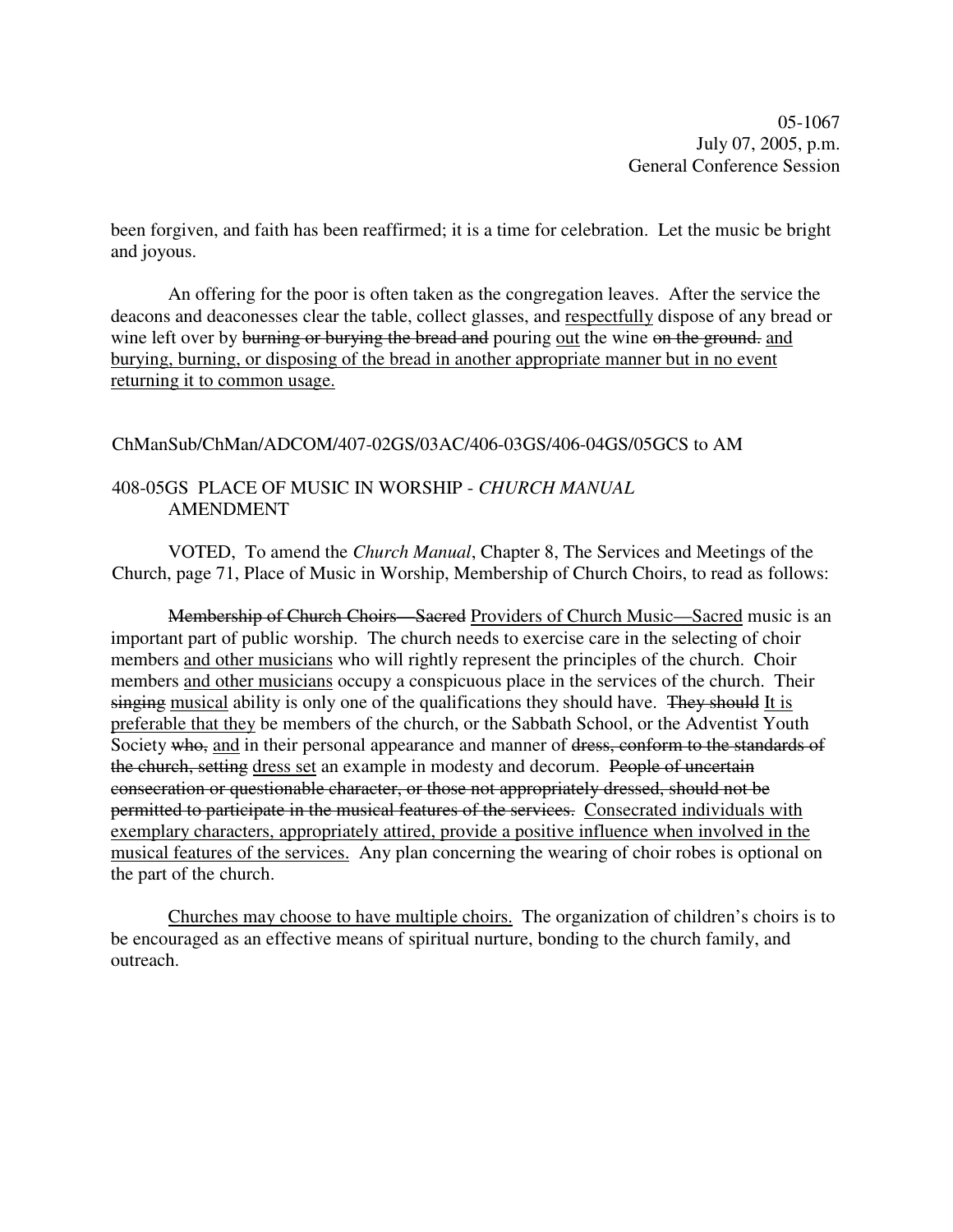05-1068 July 7, 2005, p.m. General Conference Session

#### ChManSub/416-02G/ChMan/407-03GS/ADCOM/04AC/407-04GS/05GCS to AM

### 410-05GS SELECTING CHOIR LEADERS - *CHURCH MANUAL* AMENDMENT

VOTED, To amend the *Church Manual*, Chapter 8, The Services and Meetings of the Church, page 71, Selecting Choir Leaders, to read as follows:

Selecting Choir Leaders—Great care - No change

Choir leaders should work in close collaboration with the minister pastor or church elder in order that the special musical selections harmonize with the theme of the sermon. The choir leader is under the direction of the pastor or elders of the church and does not work independently of them. The choir leader should counsel with them, not only as to the music to be rendered, but also concerning the selection of singers and musicians. The choir leader is not an ex officio member of the church board.

#### SS&PM/ChManSub/ChMan/GCDO04AC/04AC/460-04GSa/05GCS to AM

#### 415-05GS PERSONAL MINISTRIES DEPARTMENT, THE - *CHURCH MANUAL* AMENDMENT

VOTED, To amend the *Church Manual*, Chapter 9, Auxiliary Organizations of the Church and Their Officers, pages 93 to 95, The Personal Ministries Department, to read as follows:

The Personal Ministries Department

The Personal Ministries Department provides resources and trains church members to unite their efforts with the ministry and church officers in the final proclamation of the gospel of salvation in Christ. The aim of the department is to enlist every member in active soul-winning service for God.

Personal Ministries Council—The Personal Ministries Council guides the outreach (missionary) efforts of the local church and works under the direction of the church board. The council should meet at least once each month. This council shall consist of the following: Personal Ministries leader (chairperson), Personal Ministries secretary, pastor, an elder, church treasurer, Dorcas Society leader, Dorcas Society secretary, Adventist Men's organization leader, Interest coordinator, Health Ministries leader, Communication secretary, Sabbath School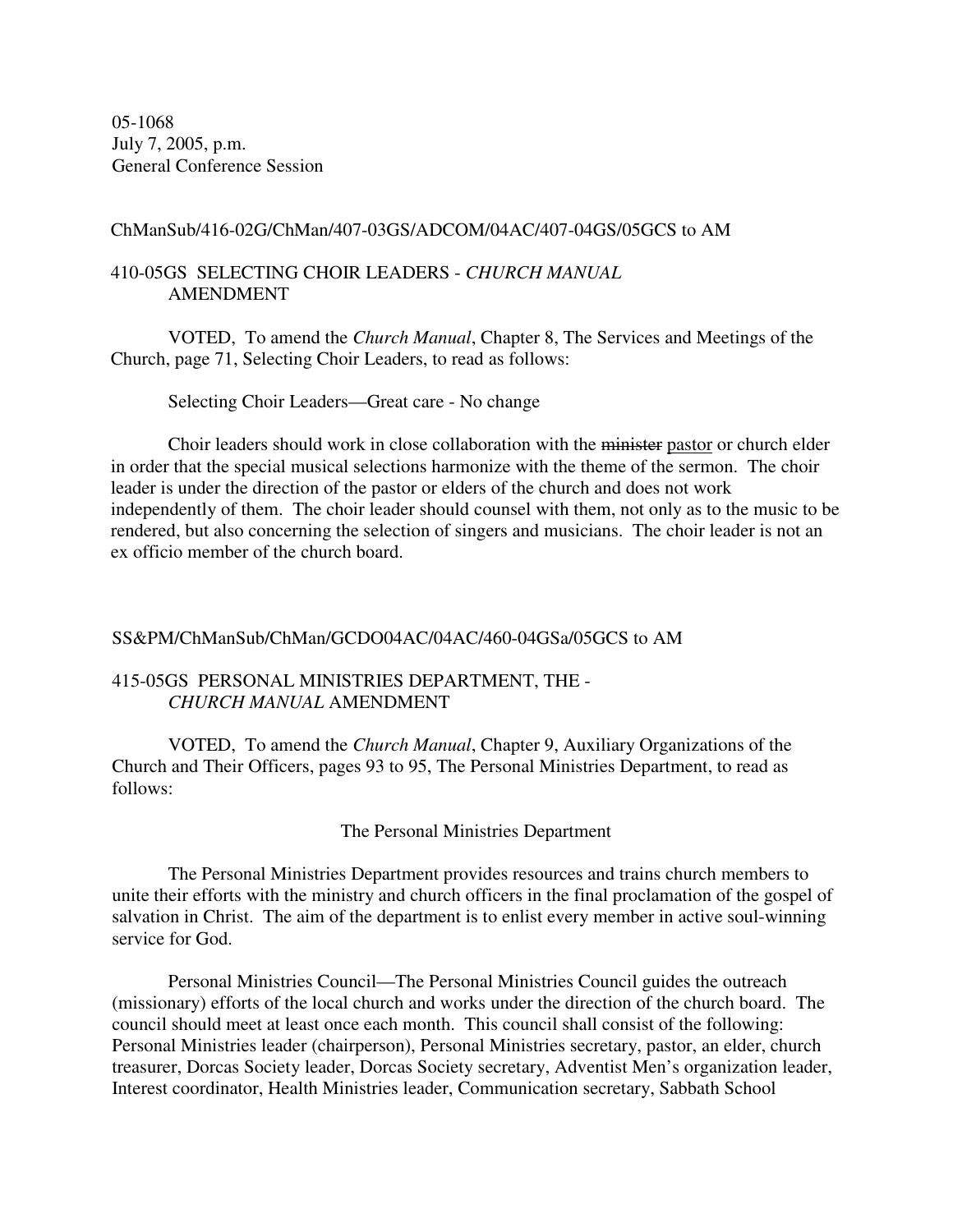superintendent, Youth leader, coordinator for Ministry to People with Disabilities, Children's Ministries coordinator, Women's Ministries leader, director of Community Services center or Community Services leader, Bible School coordinator, and other members as deemed necessary. The Personal Ministries Council may assign subcommittees for specialized tasks as deemed necessary. All subcommittees report to the Personal Ministries Council. (See Notes, #1, p. 125.)

Personal Ministries Leader—The Personal Ministries leader is elected by the church to lead in training and directing the church in active outreach (missionary) service and is chairperson of the Personal Ministries Council. The Personal Ministries leader may need assistants who would coordinate the Bible Correspondence School, Bible Evangelism, literature distribution, Ingathering, small group ministries, member training, and other means to enhance soul winning. It is the leader's duty to present to the church, in the monthly Sabbath Personal Ministries service and in the church business meetings, a report on the total outreach (missionary) activities of the church.

Personal Ministries Secretary - No change

Community Services/Dorcas Society - No change

Community Services Center—Where a church operates a Community Services Center, the Personal Ministries Council is the governing committee of the center. The director of the center is appointed by the Personal Ministries Council and is a member of the council. (See Notes, #4, p. 125.)

Adventist Men—Adventist Men is another subsidiary group within the Personal Ministries Department. (See Notes, #3, p. 124.)

Community Services Center—Where a church operates a Community Services Center, the Personal Ministries Council is the governing committee of the center. The director of the center is appointed by the Personal Ministries Council and is a member of the council. (See Notes, #4, p. 126.

Ministry to People with Disabilities - No change

Bible School Coordinator—The Bible School coordinator is elected to organize and coordinate the church's Bible School outreach ministry to the local community. The Bible School coordinator should work in close cooperation with the pastor, the Church Interest coordinator and the Personal Ministries leader. (See Notes p. 125.)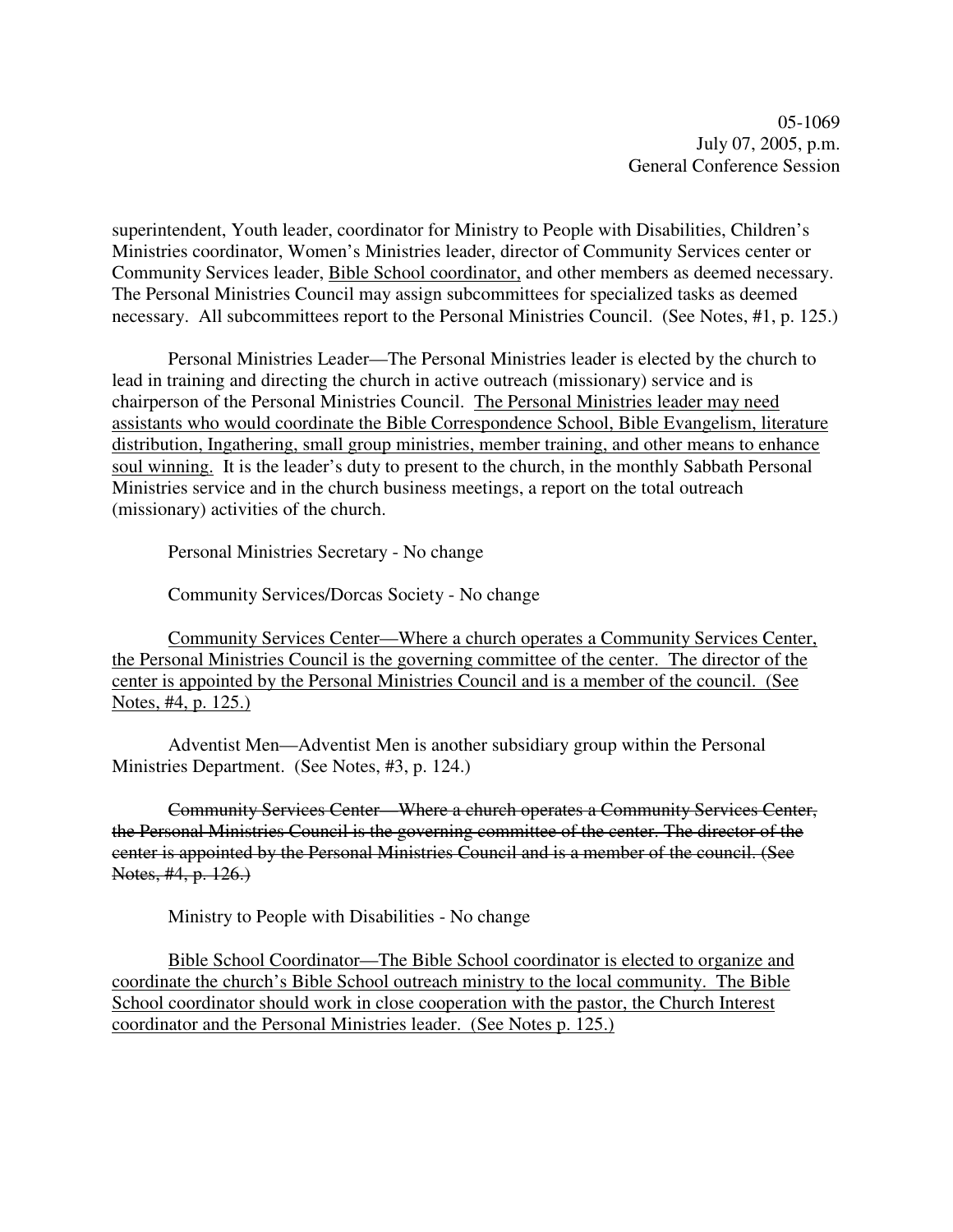05-1070 July 7, 2005, p.m. General Conference Session

PUB/ChManSub/ChMan/427-03GSa/ADCOM/04AC/427-04GSa/05GCS to AM

### 419-05GS PUBLISHING MINISTRIES DEPARTMENT - *CHURCH MANUAL* ADDITION

VOTED, To add to the *Church Manual*, Chapter 9, Auxiliary Organizations of the Church and their Officers, page 122, Publishing Ministries Department, which reads as follows:

Publishing Ministries Department

The Publishing Ministries Department is organized to coordinate and promote literature evangelism in the local church under the supervision of the Publishing Ministries Council and the appropriate publishing organization for the territory. It assists the local church departments in the promotion, sale, and distribution of subscription magazines and other missionary literature. The department works with the pastor and departments of the church in planning for systematic ways to involve the church membership in accomplishing these objectives.

"There are many places in which the voice of the minister cannot be heard, places which can be reached only by our publications,—the books, papers, and tracts filled with the Bible truths that the people need."—*Colporteur Ministry*, p. 4.

Publishing Ministries Council—The Publishing Ministries Council is appointed by the church board and works under its direction. It shall be chaired by the Publishing Ministries coordinator. The pastor, Personal Ministries leader, and Personal Ministries secretary serve as ex officio members. Committee members shall be chosen based on their interest and experience in literature evangelism. (See Notes #29, p. 124.)

Publishing Ministries Coordinator—The Publishing Ministries coordinator is elected by the church to provide leadership in literature evangelism activities of the church. (See Notes #30, p. 125.)

#### ChManSub/ChMan/ADCOM/409-02GS/03AC/411-03GS/411-04GS/05GCS to AM

# 416-05GS SABBATH SCHOOL DEPARMENT, THE - *CHURCH MANUAL* AMENDMENT

VOTED, To amend the *Church Manual*, Chapter 9, Auxiliary Organizations of the Church, page 98, The Sabbath School Department, The Pianist and/or Organist, to read as follows: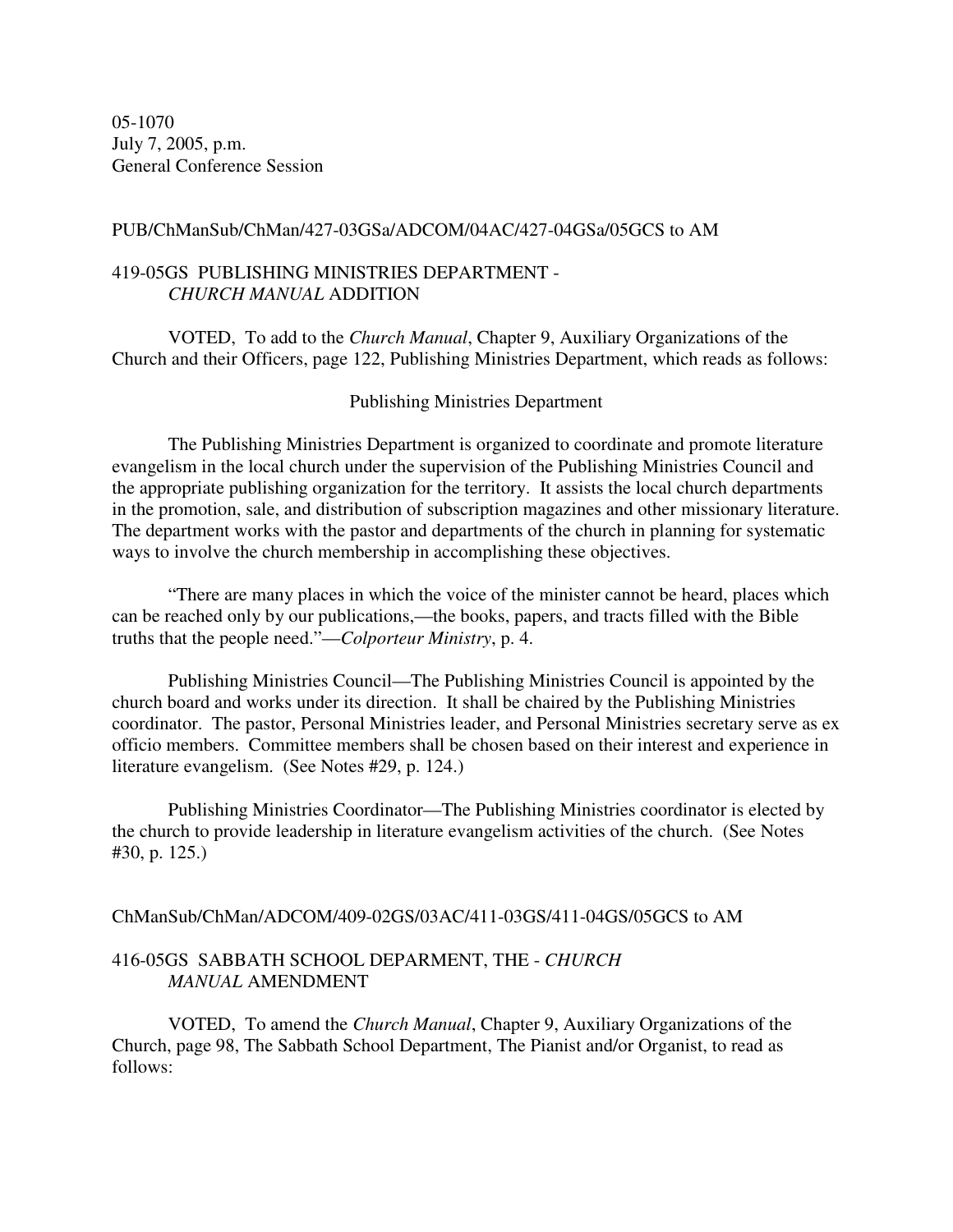05-1071 July 07, 2005, p.m. General Conference Session

The Pianist and/or Organist—In Sabbath Schools which use pianists and/or organists, such musicians Organist—The Sabbath School pianists and/or organists are appointed by the Sabbath School Council.

#### PUB/ChManSub/ChMan/429-03GS/ADCOM/04AC/429-04GS/05GCS to AM

# 422-05GS NOMINATING COMMITTEE - *CHURCH MANUAL* AMENDMENT

VOTED, To amend the *Church Manual*, Chapter 11, The Church Election, pages 143 to 146, Nominating Committee, to read as follows:

Nominating Committee - No change

When the Nominating Committee Is Appointed - No change

How the Nominating Committee Is Appointed - No change

Who Should be Members of the Nominating Committee - No change

Work of the Nominating Committee—As soon as possible after its election, the nominating committee should be called together by the one chosen to act as chairperson. With earnest prayer for guidance the committee should begin its work of preparing a list of names to submit to the church for officers and assistants comprised of members in regular standing on the roll of the church making the appointments. These will be placed in nomination for office and presented to the church at a Sabbath service or at a specially called business meeting of the church. In making their selections, the committee may counsel with others who are well informed. This committee does not nominate either the pastor or the assistant pastor(s). These appointments are made by the executive committee of the conference/mission/field.

The church nominating committee deals with the following: Elder(s) Deacon(s) Deaconess(es) Clerk Treasurer Assistant treasurer(s) Children's Ministries coordinator Church chorister or song leader Church organist or pianist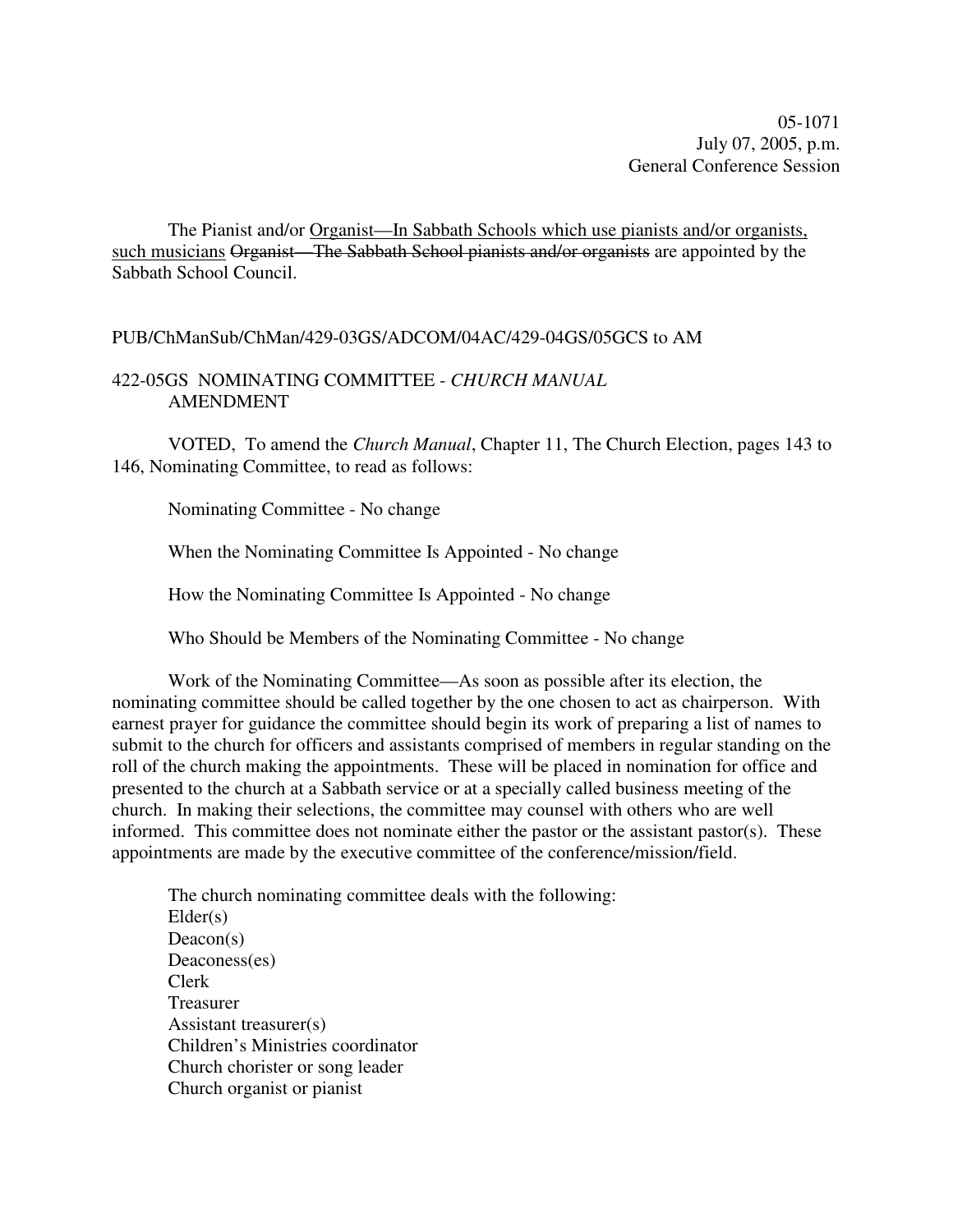05-1072 July 7, 2005, p.m. General Conference Session

> Education secretary Family Ministries leader(s) Women's Ministries leader Ministry to People with Disabilities coordinator Personal Ministries leader Personal Ministries secretary Bible School coordinator Publishing Ministries coordinator Interest coordinator Community Services director Sabbath School superintendent(s) Sabbath School assistant superintendent(s) Sabbath School secretary Sabbath School assistant secretary Sabbath School division leaders, including leaders for the adult and extension divisions Sabbath School Investment secretary Vacation Bible School director Home and School Association leader Home and School Association secretary-treasurer Dorcas Society leader Dorcas Society secretary-treasurer Adventist Junior Youth Society leader Adventist Junior Youth assistant leader(s) Adventist Youth Society leader Adventist Youth Society associate leader Adventist Youth Society sponsor Adventist Youth Society secretary-treasurer Adventist Youth Society assistant secretary-treasurer Adventist Youth Society music director Adventist Youth Society pianist or organist Pathfinder Club director Pathfinder Club deputy director Adventurer Club director Religious Liberty leader Communication secretary or Communication Committee Health Ministries leader Stewardship leader Church board Church school board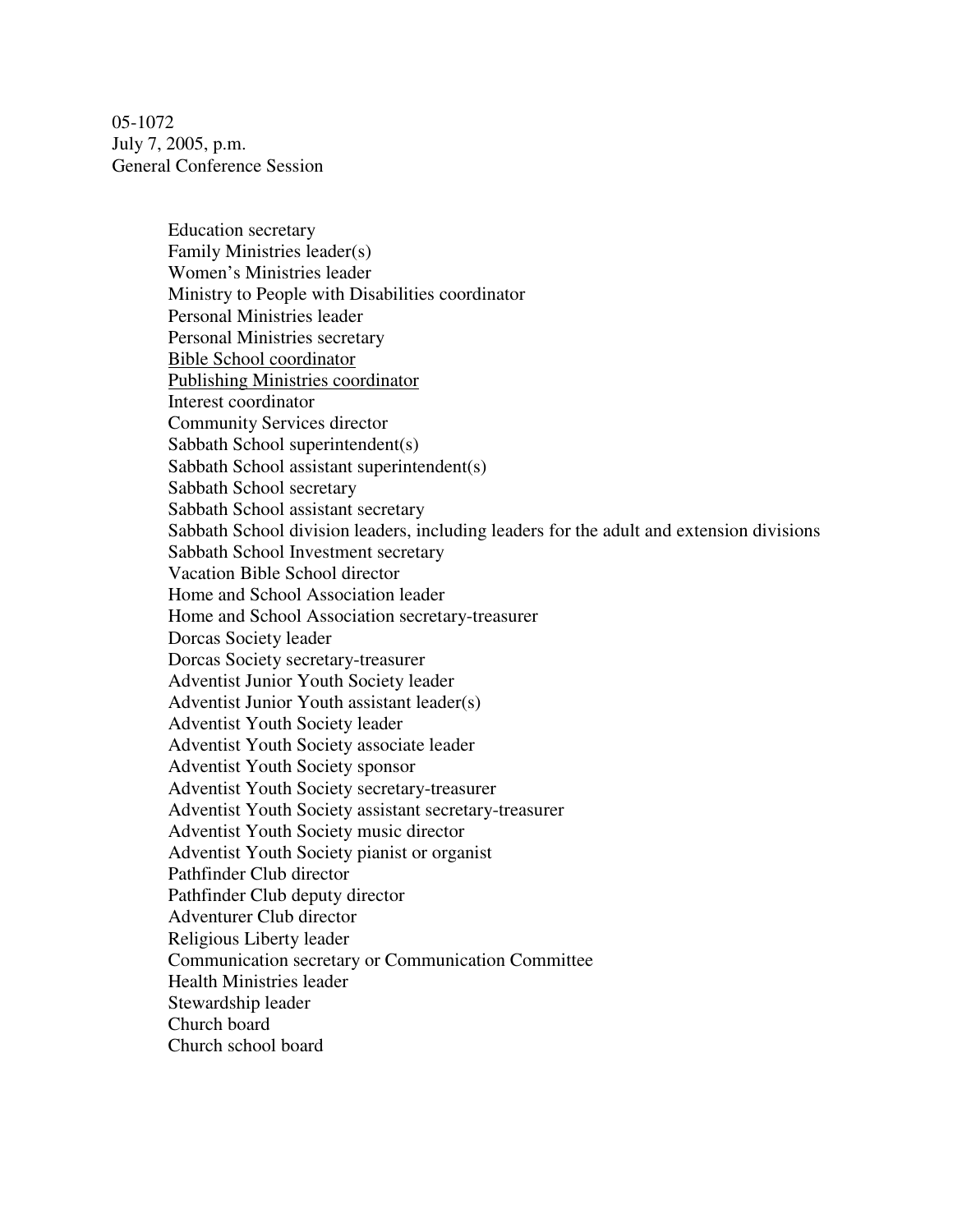05-1073 July 07, 2005, p.m. General Conference Session

Such other leadership personnel as the church may deem advisable, except Sabbath School teachers who shall be appointed by the Sabbath School Council and approved by the church board.

#### PUB/ChManSub/ChMan/428-03GS/ADCOM/04AC/428-04GS/05GCS to AM

### 413-05GS CHURCH BOARD AND ITS MEETINGS, THE - *CHURCH MANUAL* AMENDMENT

VOTED, To amend the *Church Manual*, Chapter 8, The Services and Meetings of the Church, page 81, The Church Board and Its Meetings, to read as follows:

The Church Board and Its Meetings

Definition and Function - No change

Membership—The following church officers should be included in the church board membership:

 $Elder(s)$ Head deacon Head deaconess Treasurer Clerk Personal Ministries leader Personal Ministries secretary Adventist Men's coordinator Publishing Ministries coordinator Bible School coordinator Community Services and/or Dorcas leader Sabbath School superintendent Family Ministries leader Women's Ministries leader Children's Ministries coordinator Education secretary Home and School Association leader Adventist Youth Society leader Pathfinder Club director Adventurer Club director Interest coordinator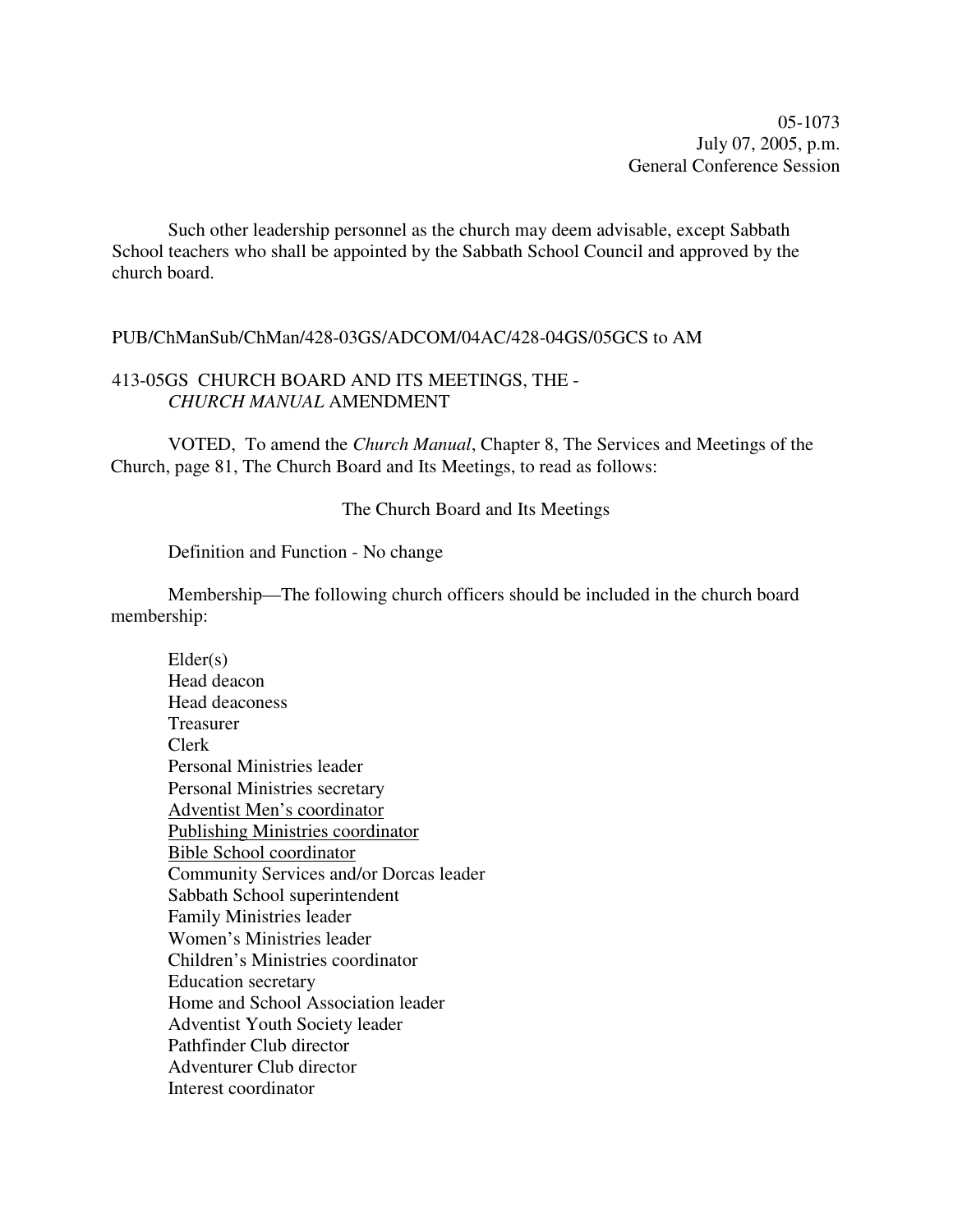05-1074 July 7, 2005, p.m. General Conference Session

> Communication Committee chairperson or Communication secretary Health Ministries leader Stewardship leader Religious Liberty leader

In many cases two or more of these offices are carried by one individual. Additional members of the board may be elected by the church if desired. The minister appointed by the local field to serve the church as its pastor is always a member of the church board.

Officers - No change

Meetings - No change

Work of the Board - No change

Committees of the Board - No change

#### PUB/ChManSub/ChMan/426-03GS/ADCOM/04AC/426-04GS/05GCS to AM

### 414-05GS PERSONAL MINISTRIES DEPARTMENT, THE - *CHURCH MANUAL* AMENDMENT

VOTED, To amend the *Church Manual*, Chapter 9, Auxiliary Organizations of the Church and Their Officers, pages 93 to 95, The Personal Ministries Department, to read as follows:

The Personal Ministries Department

The Personal Ministries Department provides resources and trains church members to unite their efforts with the ministry and church officers in the final proclamation of the gospel of salvation in Christ. The aim of the department is to enlist every member in active soul-winning service for God.

Personal Ministries Council—The Personal Ministries Council guides the outreach (missionary) efforts of the local church and works under the direction of the church board. The council should meet at least once each month. This council shall consist of the following: Personal Ministries leader (chairperson), Personal Ministries secretary, Publishing Ministries coordinator, pastor, an elder, church treasurer, Dorcas Society leader, Dorcas Society secretary, Adventist Men's organization leader, Interest coordinator, Health Ministries leader,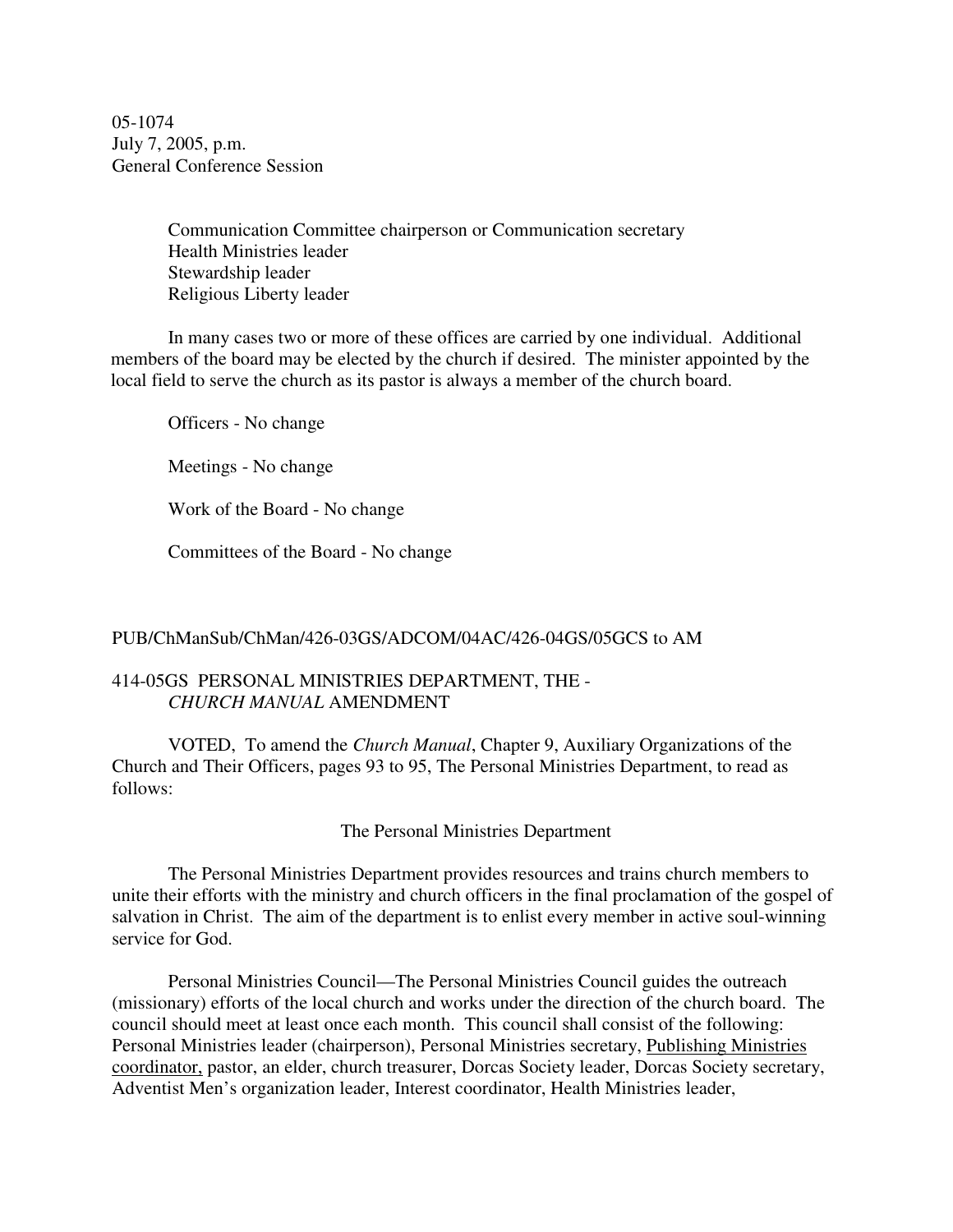05-1075 July 07, 2005, p.m. General Conference Session

Communication secretary, Sabbath School superintendent, Youth leader, coordinator for Ministry to People with Disabilities, Children's Ministries coordinator, Women's Ministries leader, director of Community Services center or Community Services leader, and other members as deemed necessary. The Personal Ministries Council may assign subcommittees for specialized tasks as deemed necessary. All subcommittees report to the Personal Ministries Council. (See Notes, #1, p. 123.)

Personal Ministries Leader—The Personal Ministries leader is elected by the church to lead in training and directing the church in active outreach (missionary) service and is chairperson of the Personal Ministries Council. It is the leader's duty to present to the church, in the monthly Sabbath Personal Ministries service and in the church business meetings, a report on the total outreach (missionary) activities of the church.

Personal Ministries Secretary—The Personal Ministries secretary is elected by the church and serves as the representative of the Adventist Book Center for all departments of the church. The secretary works closely with the Personal Ministries leader in developing the outreach (missionary) programs of the church. (See Notes, #2, p. 124.)

Community Services/Dorcas Society - No change

Adventist Men - No change

Community Services Center - No change

Ministry to People with Disabilities - No change

# WM/ChManSub/ChMan/ADCOM/GCDO02AC/02AC/401-02GS/412-03GS/412-04GS/05GCS to AM

#### 417-05GS DEPARTMENT OF WOMEN'S MINISTRIES, OBJECTIVES - *CHURCH MANUAL* AMENDMENT

VOTED, To amend the *Church Manual*, Chapter 9, Auxiliary Organization of the Church, page 118, Department of Women's Ministries, Objectives, to read as follows:

Department of Women's Ministries

The Department of Women's Ministries exists to uphold, encourage, and challenge Seventh-day Adventist women in their daily walk as disciples of Jesus Christ and as members of